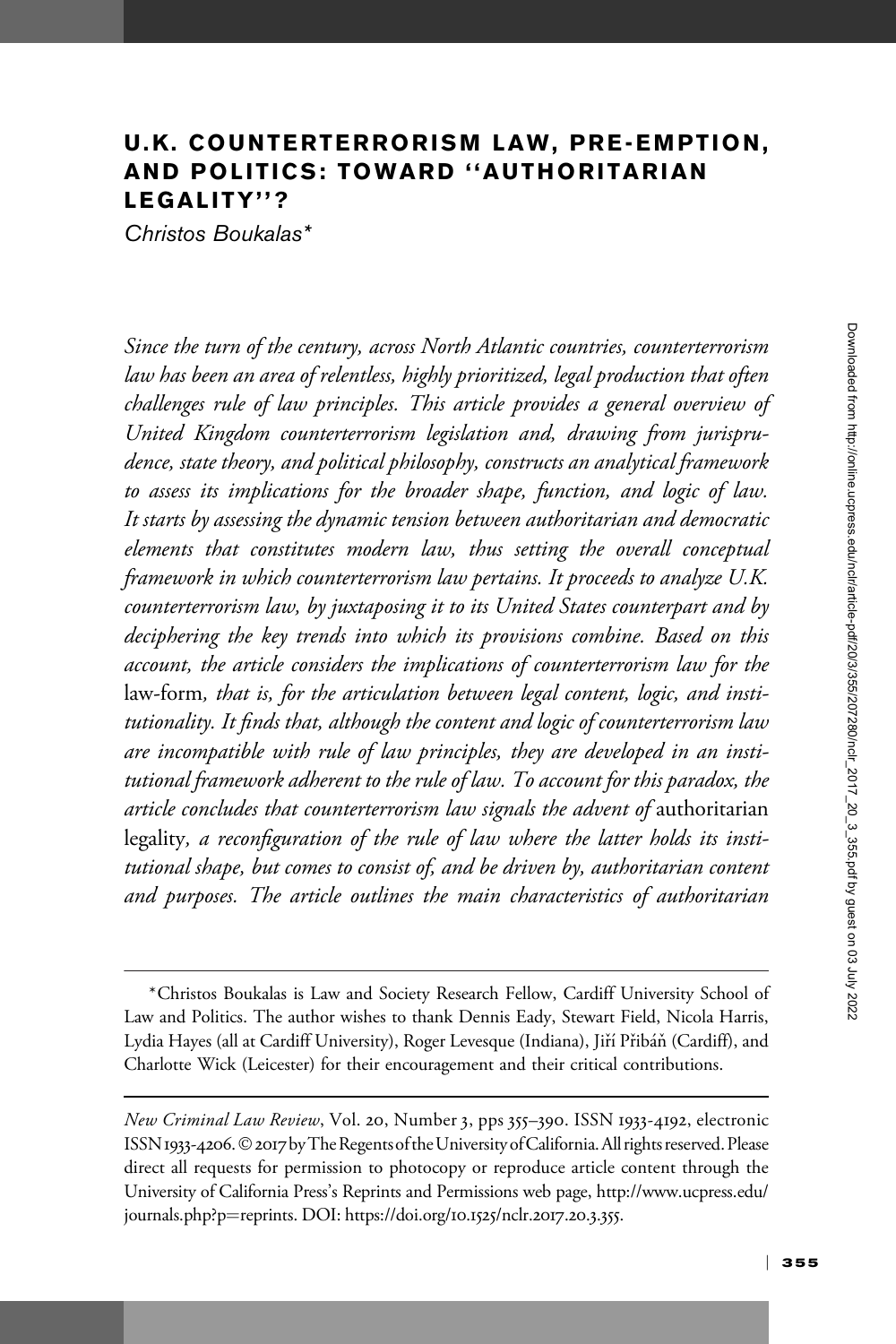legality, compares it to existing approaches to counterterrorism law, and indicates its plausibility for U.S. counterterrorism jurisprudence.

**Keywords:** authoritarian legality, criminal law, counterterrorism law, law-form (exceptional vs. normal), pre-emption, security

### INTRODUCTION

Across European and North American jurisprudence, counterterrorism law is, arguably, the major legal development in the twenty-first century. It is a dynamic area of legal production; it is highly prioritized politically, introduces novel elements—and reinstates discarded ones—into the legal framework. Counterterrorism law has caused concern among legal scholars, practitioners, and criminologists, who see some of its provisions as disruptive of established rights, liberties, and standards. Nonetheless, critical accounts of counterterrorism law remain partial and disjoined. At best, they provide in-depth analysis of specific powers and show how they contravene particular legal standards, rights, or principles. This article aims to unify these critiques and overcome their limitations, by offering a comprehensive overview of United Kingdom counterterrorism law and its implications for the overall shape of the jurisprudence.

To do so, the article reframes the analysis of counterterrorism law in three respects. First, it provides a full overview of U.K. counterterrorism legislation. This is surprisingly rare in the literature,<sup>1</sup> possibly due to the scattered and constantly evolving nature of U.K. counterterrorism legislation. The latter comprises eight dedicated parliamentary Acts and a mosaic of provisions in legislation concerning crime, finance, immigration, investigation, among other areas. To overcome this difficulty, the article synthesizes the scattered provisions into decipherable legal trends, providing thus a broader and more systematic vista of U.K. counterterrorism law than has hitherto been available.

Second, the article constructs a framework for the analysis of counterterrorism law that is broader and more defined than in existing analyses. Its outmost limits are demarcated by an assessment of modern law as

<sup>1.</sup> The only attempt to provide a broad overview that the author is aware of, is Roach (2011, pp. 238–308); another could be pieced together by selecting sections throughout Donohue (2008).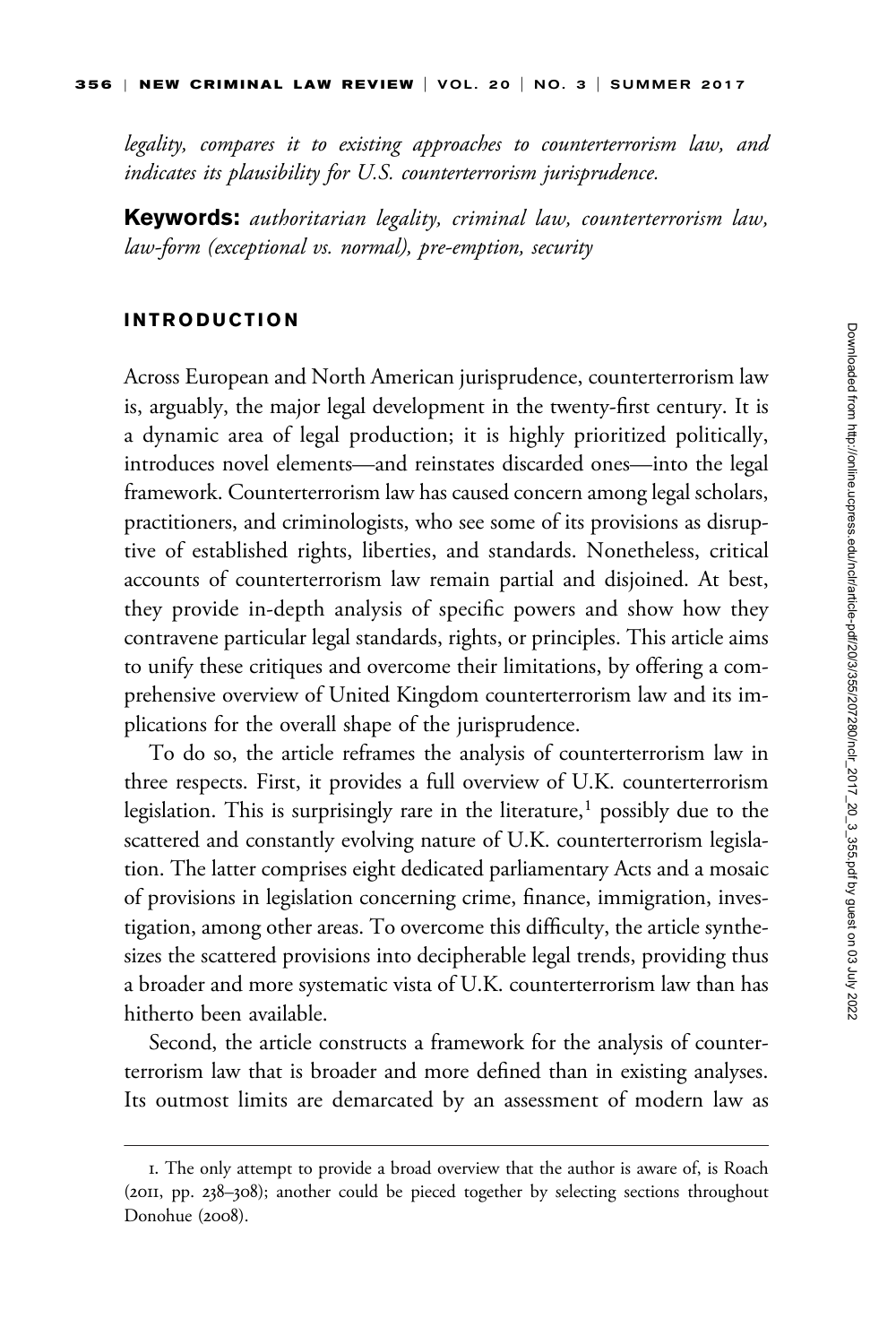constituted by the dynamic interaction between democratic and authoritarian tendencies. Within this broad context, the article focuses on the implications of counterterrorism law in three interrelated but analytically distinct registers: legal content, the ''logic'' of law (i.e., the principles and purposes that organize and motivate the law), and its institutionality (the respective roles, positions, and relations among the institutions that produce and implement the law). The historically specific articulation of these elements constitutes the ''law-form.''

Third, the article concludes that, rather than inflicting multiple partial infringements of the rule of law, U.K. counterterrorism law outlines a general, systematic reshaping of the rule of law framework so that it can accommodate legal rules and jurisprudential logic that are incompatible with the rule of law. It signals the advent of a new law-form, *authoritarian* legality, defined as a reshaping of the rule of law that allows the systematic development of authoritarian legal content and logic within its framework.

This account unfolds in five substantive sections. The first assesses modern juridical and political arrangements as compounds of democratic and authoritarian elements in dynamic tension. This delimits the broadest analytical framework to which counterterrorism law pertains, and which it affects. The second section briefly juxtaposes U.S. and U.K. counterterrorism law, offering an entry point to the latter to readers unfamiliar with it. The third section deciphers the main trends of U.K. counterterrorism law. It examines them from a criminal law vantage point, rooted in liberal concepts of individual autonomy and freedom, and concerned with the need for conduct and intention elements to determine guilt. Here, the analysis draws from existing critical accounts, but also diverges from them in three respects: it views pre-emption as the decisive master-trend in counterterrorism law, not as one trend among many; it suggests that the Intelligence mechanism acquires a crucial role in determining legislation; and it highlights the political character of counterterrorism law, a feature that is unique to it, sets it apart as an area of study, and permeates its other trends.

The fourth section engages with the content of counterterrorism law, the logic that underpins it, and its institutionality, to confront a paradox: Even as counterterrorism aligns law with *raison d'état* and enemy jurisprudence and is, therefore, structurally incompatible with the rule of law, it is produced and implemented by institutions that maintain their constitutional character. To address this paradox, the fifth section draws from the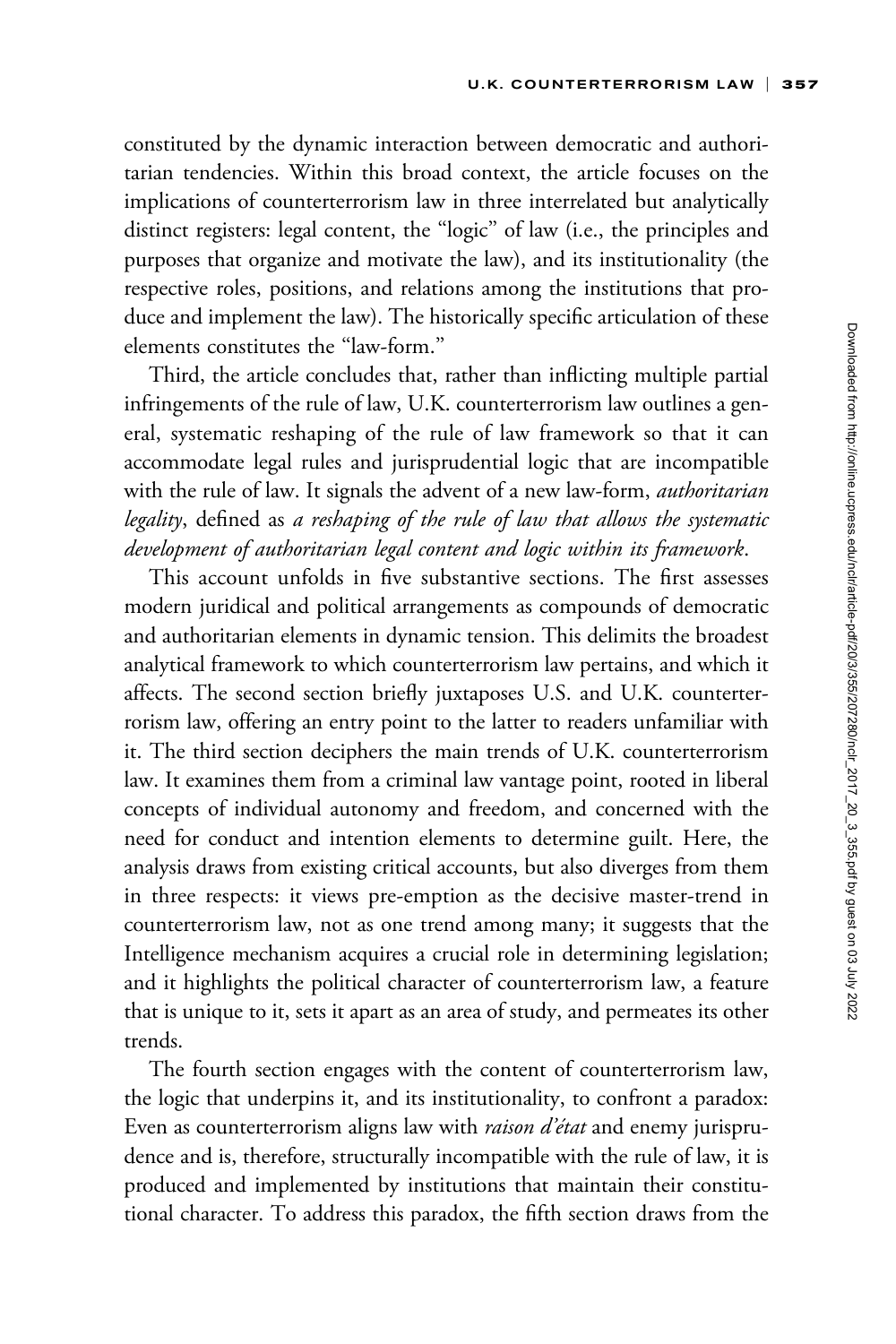jurisprudence of Franz Neumann and the state theory of Bob Jessop and Nicos Poulantzas to advance the notion of *authoritarian legality*. It sees counterterrorism law as a readjustment between the democratic and authoritarian elements that comprise modern law, and as a reconfiguration of the law-form. The latter is named ''authoritarian legality.'' It is marked by the systematic (as opposed to circumstantial or temporary) development of authoritarian elements within the framework of the rule of law. Its overall tendency is to amplify the coercive power of the state over society, and concentrate it at the hands of the Executive branch. Authoritarian legality denotes a de-formalization of law, whereupon legal content and process become ad hoc, discretionary, and amorphous. Finally, this section argues that the account of authoritarian legality could apply beyond the U.K. It juxtaposes authoritarian legality to established conceptualizations of U.S. counterterrorism law (extra-legality, state of exception, militant democracy), and suggests that it is well suited to capture the normalization of U.S. counterterrorism law, whereupon the latter shreds its ''exceptional'' features and increasingly operates within the constitutional framework.

The assessment of authoritarian legality is inevitably tentative, for two reasons. First, focused as it is on legislation, this article is an abstract study of designs and possibilities that are not necessarily fully realized. And second, in focusing on counterterrorism law, this article addresses only a small part of the overall legal framework. What the article strives for is to outline the juridico-political horizon affected (and, however partially, reshaped) by counterterrorism law and, by doing so, to deepen its critique.

### I. THE DUAL CONSTITUTION OF MODERN LAW

Before analyzing counterterrorism law, it is useful to survey the broadest context in which it ultimately pertains and affects: the modern juridicopolitical institution. In general terms, modernity is constituted on the interface of two mutually antagonistic social projects and imaginaries. The first is that for collective and individual autonomy, that is, self-institution and self-determination. It creates the aspiration for democracy, and is expressed historically in a multitude of struggles for political freedom and for social, economic, gender, or racial emancipation. The second is that of rational mastery over humans and nature. This knowledge-based imaginary seeks to manage and subdue social, animate, and dead matter to expand the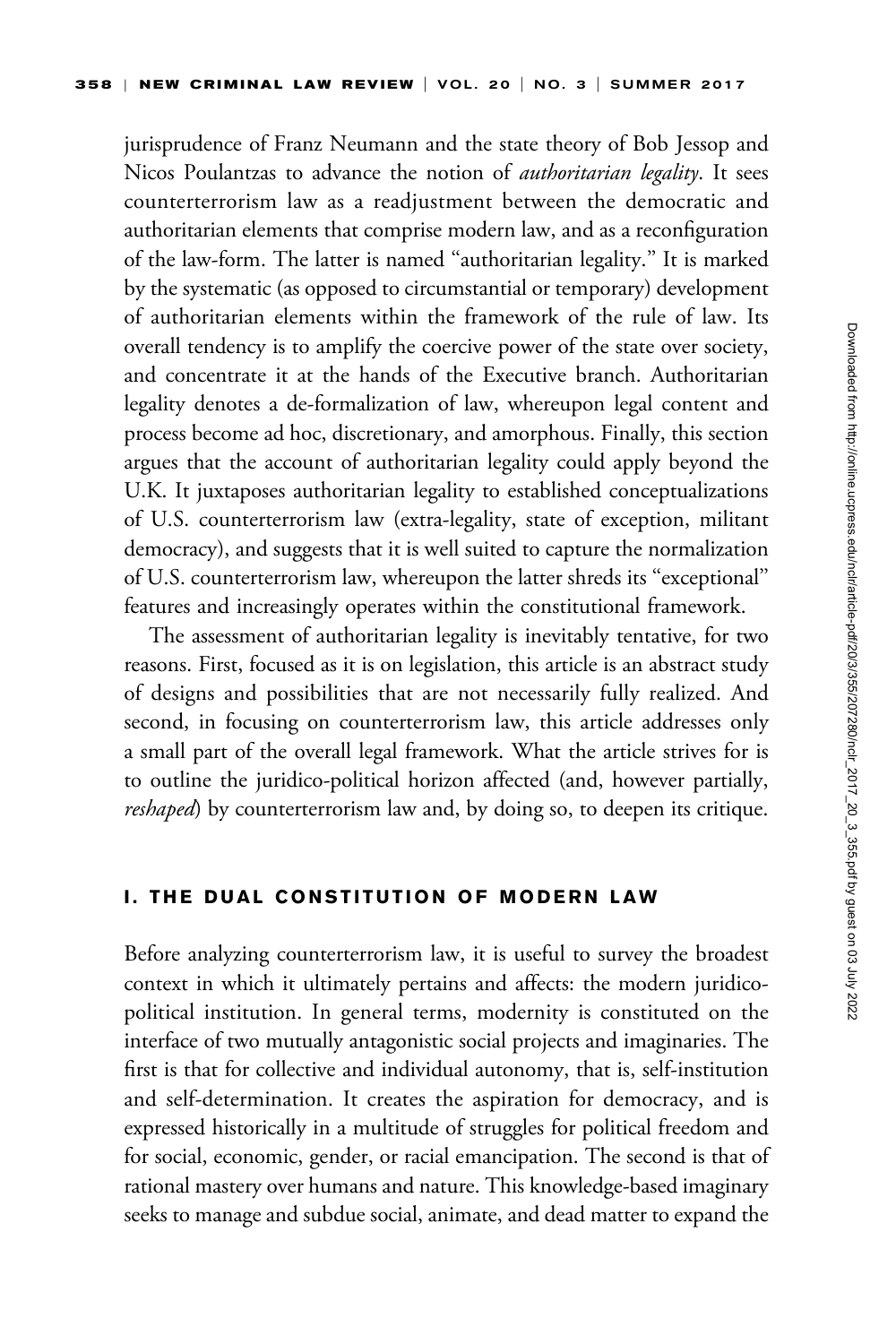conditions of capital accumulation. It is expressed in the development of expertise-based bureaucratic fields that assume direction and control over society, premised on their knowledge of ''objective laws'' that are not created by society but determine its affairs (Castoriadis, 1997, pp. 37–39; 2007; 2015, pp. 7–8; Santos, 2002, pp. 1–20; Smith, 2014, pp. 179–182).

The tension between these imaginaries shapes the modern juridicopolitical constellation. The modern state embodies autonomy insofar as it is conceptualized as an authority stemming exclusively from—and referring exclusively to—society (rather than some extra-social institutive source, like god). This also makes it the affair of society, thus providing a platform for democratic politics. The state also embodies rational mastery inasmuch as it bases its authority on its (assumed) expertise on objective laws—of nature, history, or the market—that supposedly determine social affairs (Boukalas, 2012, pp. 278–280; Kelsen, 1929).

This tension is impressed on the juridical institution of the state as rule of law *and* as its suspension. The modern state, while maintaining the attribute of being the sole purveyor of law, defines and limits its powers through it. Its powers (what it can do, how, and in relation to what) are set out in advance and rendered systematic in the form of laws that are clearly formulated, universal, and public. In short, the meta-legal concept of the rule of law (Loughlin, 2010, p. 314) is constitutive of the modern state and sets it apart from other forms of political organization. Yet, the state is also premised on its capacity to overcome, evade, and even suspend law, and to adopt any modality and intensity of force necessary to preserve "itself"that is, the social order that contains it and which it helps to (re)produce. In short, raison d'état is a co-constitutive principle of modern statehood (Santos, 2002, p. 42; Hirsch, 1978, pp. 64–65; Jessop, 2016, p. 28; Poulantzas, 1978, pp. 84–86). In this sense, the state is a compound of legality and illegality.

As the formal expression of the relation of force between the state and society, criminal law is a nodal point in this juridico-political arrangement. Again, it is doubly determined. It is rooted in the concepts of individual freedom and autonomy, which determine its core principles. Yet, rather than a negation of state violence, criminal law is a specific configuration of it (Poulantzas, 1978, pp. 76–77). Even as it sets out to protect the individual from arbitrary state force, it is also shaped by, and helps to safeguard, a social order organized around the primacy of the relation of private property (Norrie, 2001). Thus, criminal law is doubly instituted on the grounds of liberty and security.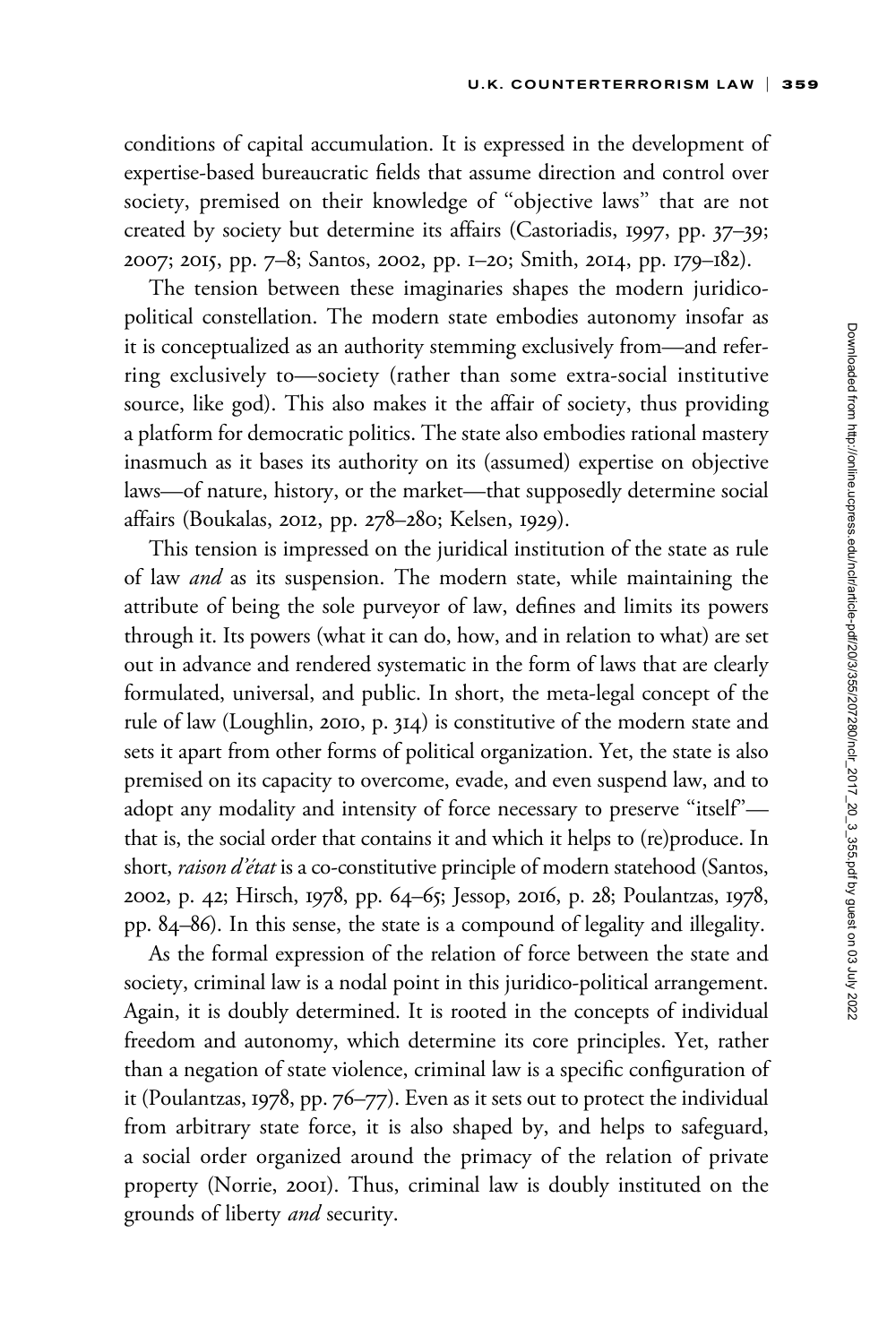The account of the juridico-political institution of modernity must, in the confines of this article, remain brief and sketchy. But it would be misleading without one clarification: the elements of the duality are not mutually exclusive. They can coexist, be mutually supportive, incorporate features of one another so that their duality is reproduced within each in a fractal fashion, and combine into hybrid forms.

The rule of law highlights this point. Although at odds with *raison d'état* practices, the latter provides its ultimate support under duress. Furthermore, the rule of law constantly attempts to subjugate *raison d'état* into its code, producing a variety of legally defined situations of state illegality (state of siege, exception, necessity, emergency: Schmitt, 1921/2014), as well as designs to absorb the ''emergency'' in the constitutional framework (Ackerman, 2006).

Moreover, the rule of law is a compound of emancipation and control, of freedom and order (Santos, 2002, p. 38; Loughlin, 2010, p. 318). The rule of law is the contingent outcome of social struggles. It is therefore forged by the exigencies of capitalist social relations, which it shapes, accommodates, supports, promotes, and protects (Fine, 1984, pp. 81, 100, 105–119, 145; Neumann, 1937, p. 109; Norrie, 2001; Pashukanis, 1929/1989; Poulantzas, 1978, pp. 63–70, 86–88). Yet, at the same time, it can protect the weaker, subaltern social groups; it can function as a springboard for democratic struggles; it can be stirred to egalitarian directions; and, even as a mode of domination, it is infinitely preferable to the authoritarian law of a dictatorship (Marx, 1867/1990, pp. 340–416; Neumann, 1937; Poulantzas, 1978, pp. 90–92, 203–204; Thompson, 1975, pp. 258–259).

Counterterrorism law makes a modest but clear intervention in this dynamic juridico-political field, favoring certain elements over others. This becomes apparent when we examine its key features and trends.

# II. COUNTERTERRORISM LAW IN THE UNITED KINGDOM AND THE UNITED STATES

In providing a comprehensive overview of U.K. counterterrorism law, this article offers an entry point for readers unfamiliar with this subject. Thus, before examining U.K. counterterrorism law in earnest, the article briefly juxtaposes it to that of the United States, the (arguably) most studied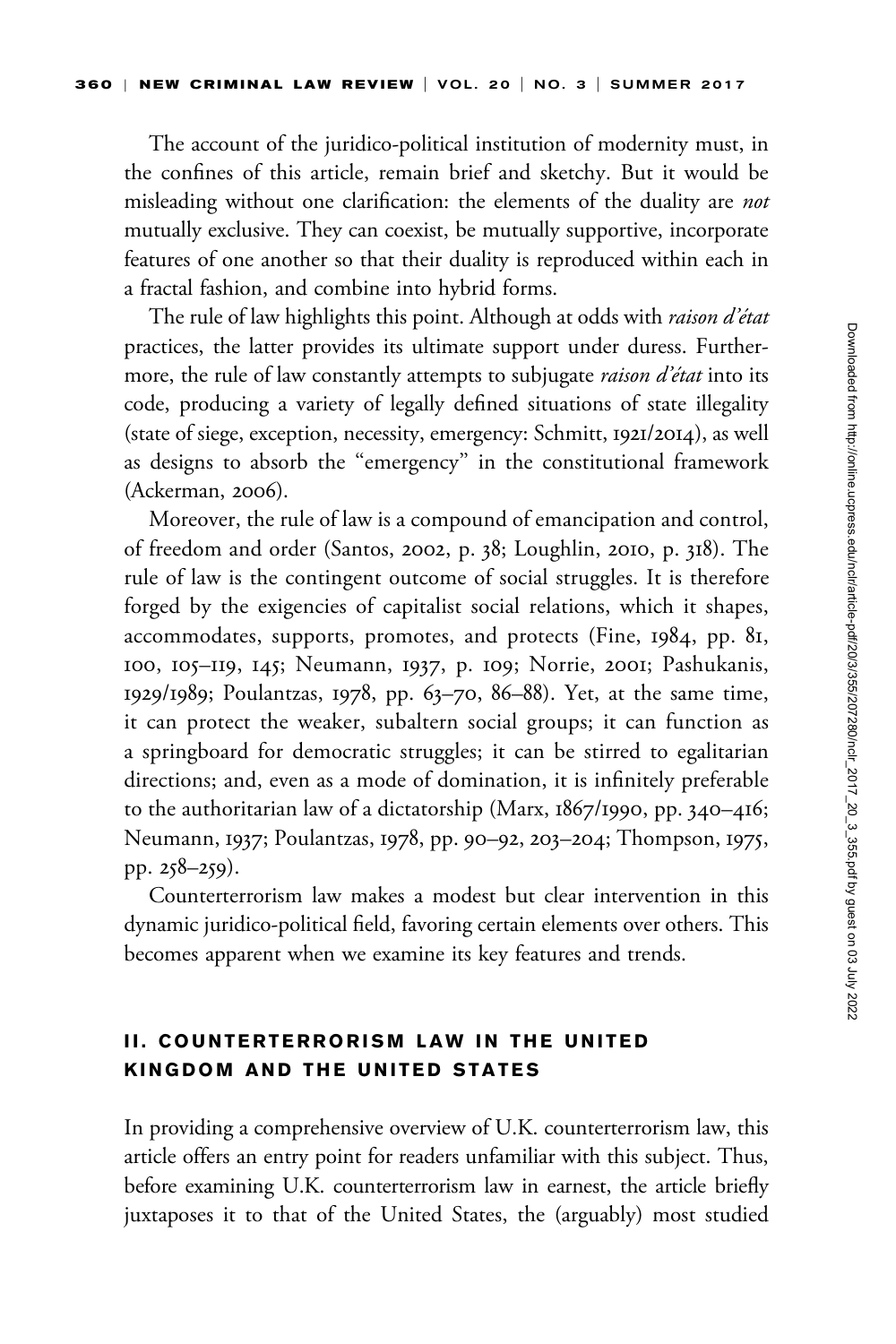counterterrorism jurisprudence. Without attempting a comparative account, it aims to help the reader navigate the U.K. material by highlighting some similarities and differences vis-à-vis the United States.

The North American scholar will be intrigued by the augmented powers that the United Kingdom allows its Home Secretary to revoke a person's citizenship and even render him stateless—powers that have no parallel in U.S. law. Pre-inchoate offenses, which can criminalize any conduct when it is related to the preparation of a future terrorist act, and encouragement offenses, which criminalize acts of expression as such, are also alien to U.S. jurisprudence. Nonetheless, they outline an expansion of the remit of criminal law—a trend present in U.S. counterterrorism law in the shape of material support offenses.

U.K. and U.S. approaches to indefinite detention of terrorism suspects comprise dissimilar measures that, nonetheless, produce similar trends. In the United States, this power materialized in presidential powers to designate suspects as enemy combatants, a deregulated regime of detention, and pseudo-trials by ad hoc military commissions. In the United Kingdom, it crystallized into the Terrorism Prevention and Investigation Measures (TPIMs). These are restrictions short of deprivation of liberty, issued by the Home Secretary. Although extremely different in outlook and intensity, both provisions aim to neutralize individuals that pose a potential threat, and outline a parallel regime of justice controlled by the Executive branch.

Closer alignment between the two jurisdictions is evident with regard to due process. In both countries, due process suffers similar travails, involving closed and *ex parte* adjudication, based on uncontested and often secret intelligence, which shatters the sense of equality of arms between prosecution and defense. Another area of coincidence is that of terrorism (and criminal) investigations. Counterterrorism legislation *de facto* disengages investigation from suspicion. It is set to accommodate the intelligence agencies' preferred ''discovery approach,'' which effectively consists of monitoring the sum total of social activity to identify suspect behaviors and relations. However, since late 2015, a divergence appears. In the United States, the Freedom Act signals that there are limits to intelligence powers. By contrast, the United Kingdom, in the Investigatory Powers Act appears committed to allow a virtually limitless scope for intelligence.

Finally, ensuring that by "counterterrorism" we are comparing like for like, the definitions of terrorism in both countries (Patriot Act and Terrorism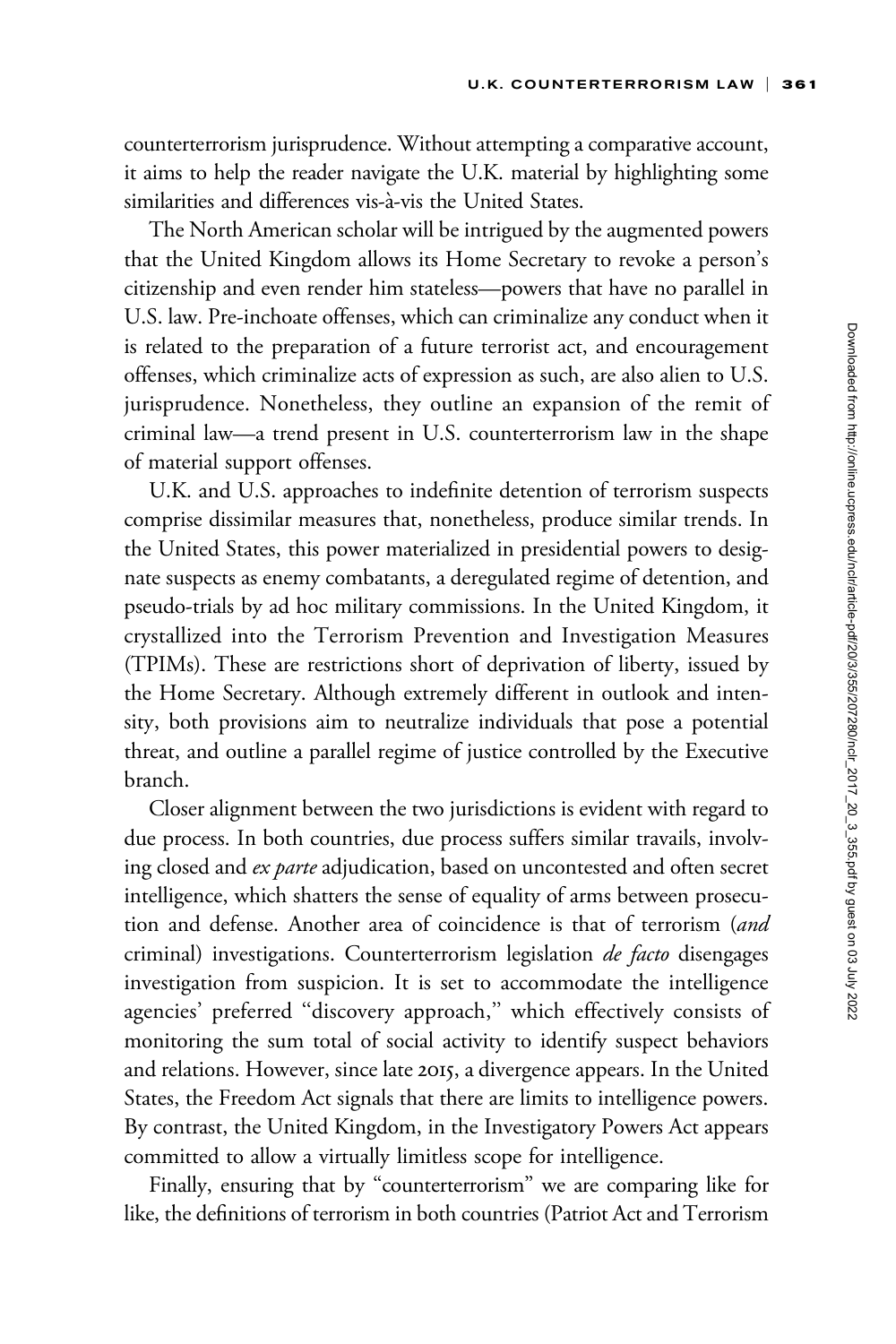Act 2000, respectively) demand a substantive act *and* a political motivation. While in the U.S. definition the substantive act must be a federal offense, in the United Kingdom *actus reus* is more open. And, while the United States locates the political motivation necessary for terrorism only in the objectives the act aims to accomplish, the United Kingdom additionally identifies it in the springs that inform the act.

Beyond specific powers and trends, deeper paradigmatic shifts are also aligned. In both countries, counterterrorism law is shaped by the logic of pre-emption and the exigencies of national security. It is designed to intercept and neutralize terrorist threats before they materialize. This disrupts law's own logic and temporalities, and turns law into an instrument at the service of security objectives. As a result, the role of the Judiciary in penal processes is reduced, and penal processes are controlled by the Executive. Moreover, they indicate a shift in legal subjectivity. They are dominated by a presumption of guilt, and consider the citizen as a suspect. Finally, law becomes overtly political in the objectives it seeks to achieve and in the conduct it primarily targets. In counterterrorism the distinctions that typically concern modern law—legal vs. illegal, innocent vs. guilty—are underpinned by that between friend and enemy.

In the United States, this paradigmatic shift mainly occurred through extra-legal measures (military and executive orders, memoranda, and guidelines) and through exceptional powers vis-à-vis exceptional categories of subjects (spies, aliens, enemy combatants). By contrast, in the United Kingdom, it involved a realignment of criminal law and justice. Yet, while in the United States the entry point for counterterrorism powers was in the legal and constitutional periphery, these powers are gradually incorporated into legislation and precedent (Boukalas, 2014, pp. 76–78, 95–96). They become ''normalized'': institutionalized, systematic, and permanent.

This brief juxtaposition of the two counterterrorism jurisprudences shows that, despite a disparity between specific measures, the broader trends into which they combine are aligned. This alignment derives from coinciding political premises (national security) and strategic choices (pre-emption) that inform the creation of counterterrorism law. Crucially, although this strategic shift is expressed in different, opposite forms (criminal law in the U.K., extra-legal measures in the U.S.), a process of alignment is underway as U.S. counterterrorism law is being normalized.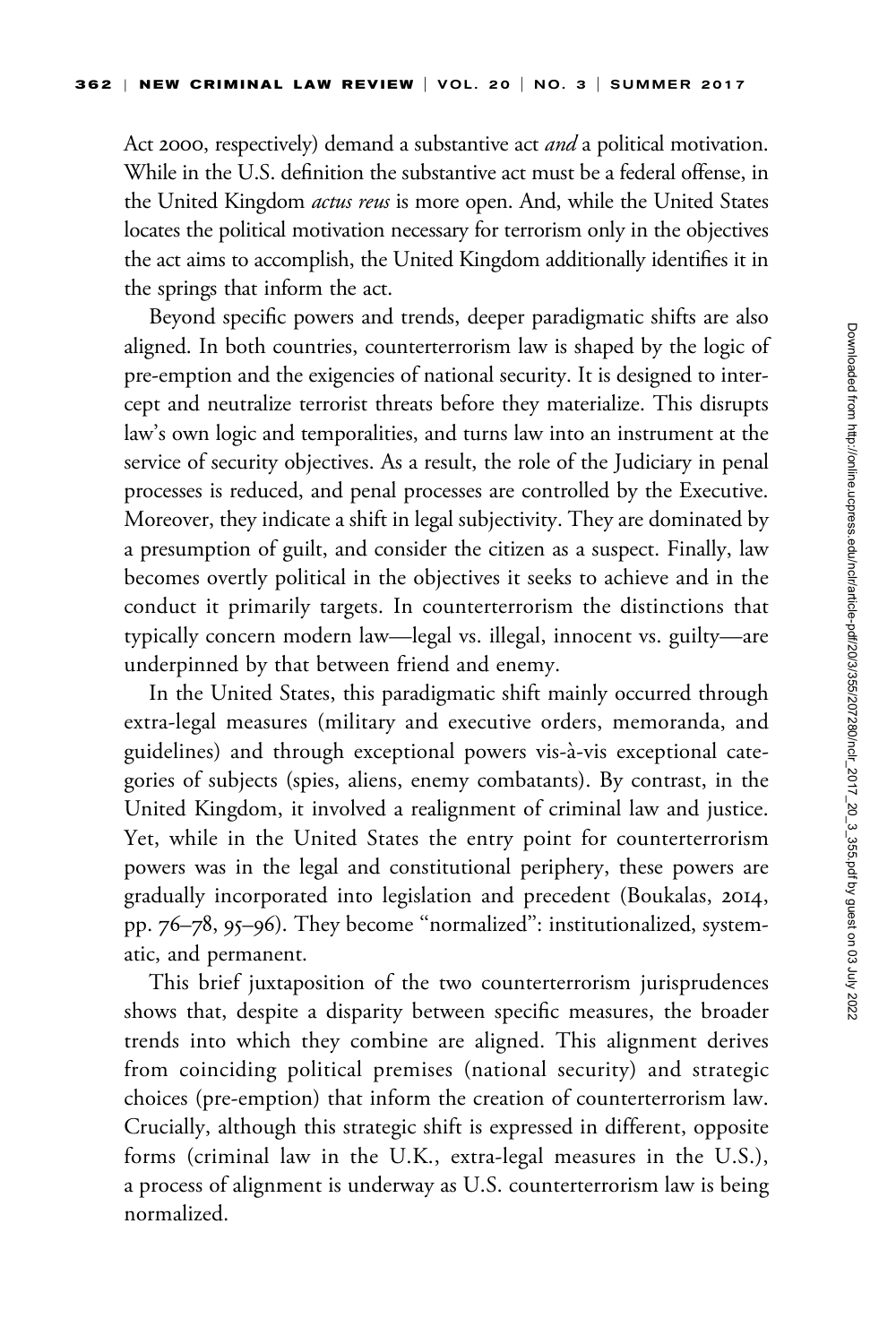# III. TRENDS: UNDOING LEGALITY, PRE-EMPTING POLITICS

Comparative analysts of counterterrorism law, like Kent Roach and Claire Macken, conclude approvingly that U.K. counterterrorism law adopts a ''criminal justice model.'' In contrast to the ''intelligence model'' adopted by the United States, where counterterrorism law relies considerably on Executive and Military Orders, U.K. powers are legislated by Parliament, are subject to judicial control, and are therefore aligned with human rights and rule of law requirements (Macken, 2011, pp. 140, 151–153; Roach, 2011, pp. 238–239, 306–308). Still, is the U.K. model criminal justice ''as usual''? Deciphering its key trends is a first step toward an answer.

### A. Defining Terrorism: Criminalizing Politics

Counterterrorism law is designed to counter a crime defined in political terms. This is its defining feature. The need for a general definition of terrorism as a sui generis crime stems from the intention to penalize the politics that inform it (Saul, 2005, pp. 82–83).

The definition of terrorism in U.K. legislation affirms this. In its first section, the 2000 Terrorism Act (TA) defines terrorism as the ''use or threat of action'' that involves serious violence against a person, serious damage to property, endangers life, creates a serious risk to the health or safety of (a section of) the public, or seriously interferes with an electronic system (§  $I(2)$ ); and it is "designed to influence the government"<sup>2</sup> or to intimidate a section of the public, and ''is made for the purpose of advancing a political, religious<sup>3</sup> or ideological cause" (§  $I(I)$ ).

This definition presents two elements, one of conduct or effect, and one of motivation. For terrorism to occur, both elements must be present. The conduct element encompasses acts that threaten or damage life and, in equal measure, acts that damage property. Moreover, it encompasses otherwise lawful conduct when, regardless of intention, it could cause serious risk (Anderson, 2011, pp. 28–29; 2014b, pp. 27–28, 76; Roach, 2004, p. 176). Terrorism can be a violent or non-violent crime, a crime against

<sup>2. &</sup>quot;or an international governmental organisation": Added by Terrorism Act 2006, § 34.

<sup>3.</sup> ''racial'': Added by Counter-Terrorism Act 2008, § 75(1)(2)(a).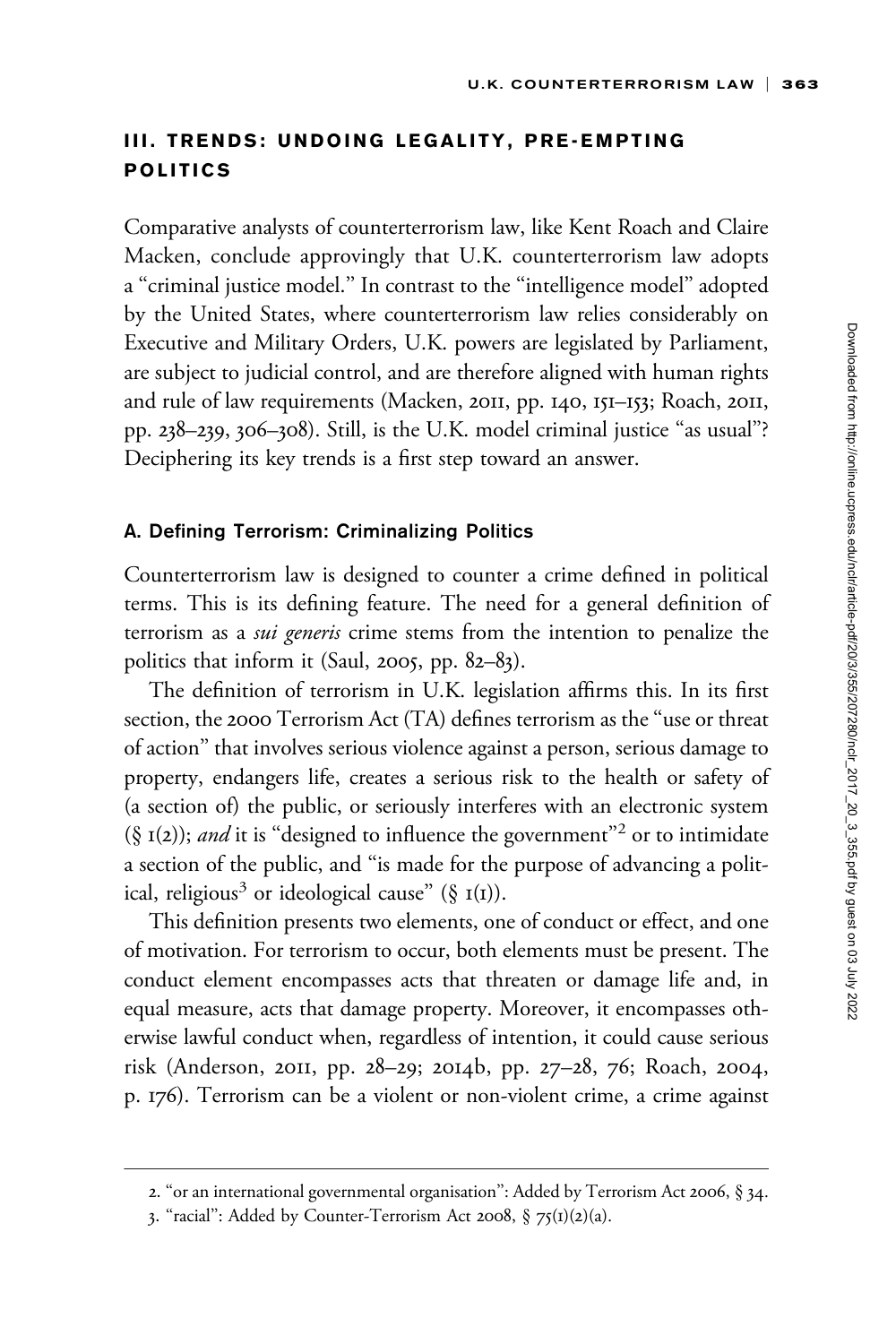the person or against property, and can reside on intention or negligence. Thus, terrorism is a crime that evades typification.

By contrast, the definition is emphatic regarding the motivational element: the political, ideological, religious, or racial motivation; or the objective to influence the policy of a government—of any government, regardless of how oppressive it may be, in any of its policies, regardless of how unjust, unpopular, or dangerous they may be. Thus, the definition involves two elements that are highly unusual (and anomalous) in criminal law: it makes motivation a constitutive element of the offense, and it explicitly delineates it in political terms. In effect, the offense of terrorism serves to insulate governmental policy from unwarranted popular interference. Characteristically, although Australia and South Africa, which have adopted definitions similar to that of the United Kingdom, explicitly exempt public protest from their definitions, the United Kingdom does not (Fenwick & Phillipson, 2009, p. 460; Roach, 2011, p. 306).

In the absence of a clear conduct element, political motivation becomes the decisive aspect of the definition. Thus, the act designates politically informed offenses as especially abhorrent (Anderson, 2014b, p. 86; Cram, 2009, p. 51), and stigmatizes the political views associated with terrorism, regardless of which other actors espouse them and what means they employ (Sanguinetti, 1979).

#### B. Legal Uncertainty: Penal Expansion

The creation of terrorism-related offenses tends to add new layers of indeterminacy to those resulting from the uncertain conduct element in the general definition. The offenses of preparation and encouragement highlight this trend.

Preparation offenses enter the counterterrorism repertoire through the 2000 TA, which criminalizes the possession of anything (''substance or any other thing'' (§ 121)) in circumstances that give rise to reasonable suspicion that possession is ''for a purpose connected with the commission, preparation, or instigation of an act of terrorism" ( $\S$   $57<sup>(1)</sup>$ ). It also criminalizes (§ 58) the collection, recording, and possession of ''information of a kind likely to be useful'' to a person preparing an act of terrorism. It provides 15- and 10-year maximum sentences, respectively. Similarly, the 2006 TA provides for life imprisonment for engaging ''in any conduct in preparation for giving effect to [the] intention" of committing acts of terrorism  $(\S$  5). In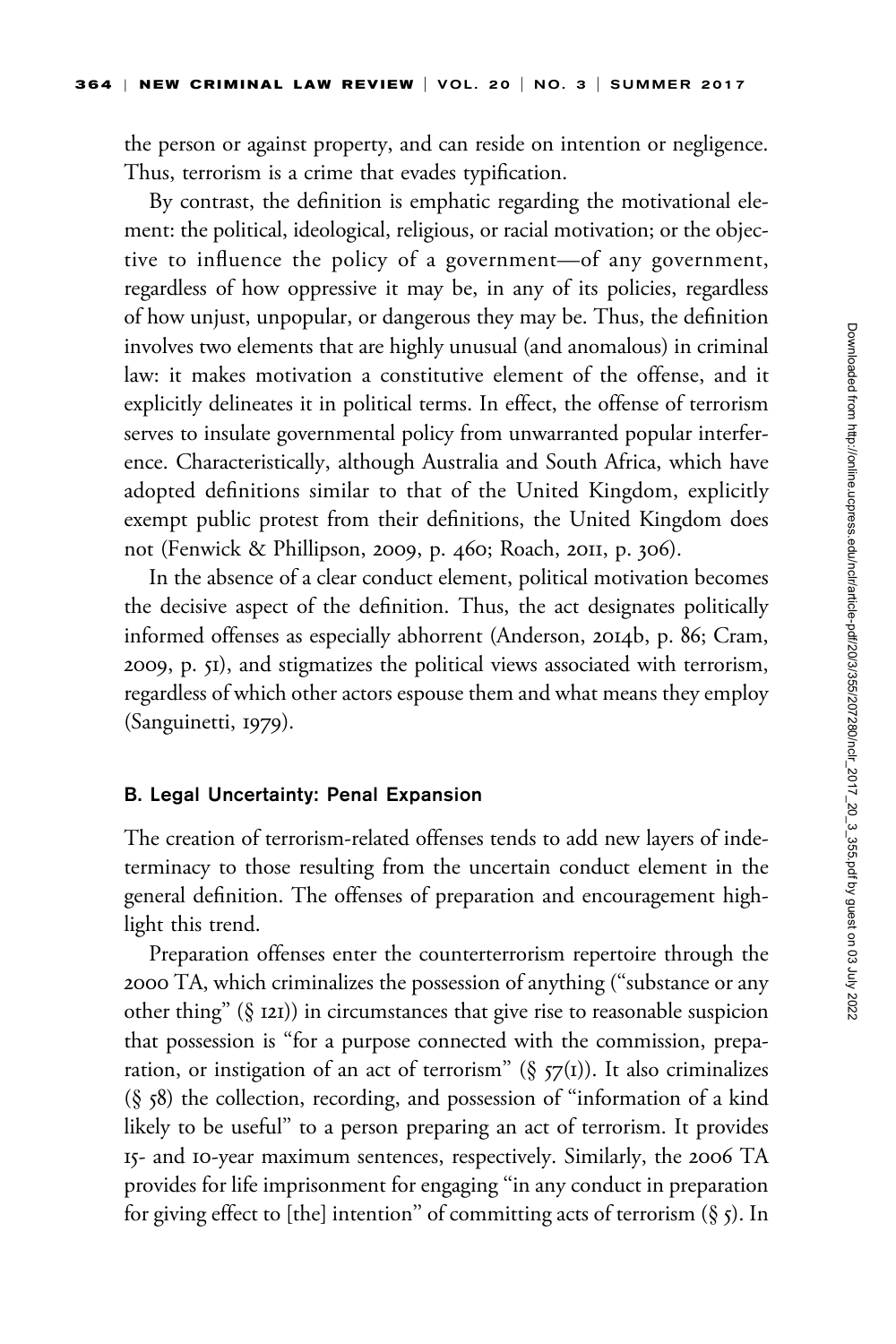every case the onus is on the defendant to prove that possession, collection, and preparation were undertaken for purposes other than terrorism.

The reversal of the onus of proof and their broad, unspecified actus reus sets these preparatory offenses apart from established inchoate crimes (Ashworth, 2009, p. 90; Fenwick & Phillipson, 2009, p. 462; Macken, 2011, p. 118; McSherry, 2009, pp. 142, 153). They do not reside on any specific conduct, but on a perspective final act, and can criminalize any conduct leading to it, including conduct that would otherwise be lawful. By constructing *actus reus* in terms of an assumed future act, preparatory offenses expand the temporal reach of criminal law and the range of behaviors it encompasses. The final act that recasts ''preparatory'' conduct as criminal, is terrorism, and terrorism resides on political motivation. Thus, political conviction is decisive for determining the existence of a preparatory offense (Tardos, 2007, pp. 671–672, 676). Possibly because of their loose determination and expansive scope, preparatory offenses are broadly used as charges in terrorism cases, and tend to secure convictions (Anderson, 2011, pp. 91–92; 2013, pp. 124–126).

Encouragement offenses are also future-oriented and expand the scope of penalization. They apply to publishing and disseminating terrorist statements and material. TA 2006 ( $\S$  I) creates the offense of publishing "a statement that is likely to be understood by some or all of the members of the public to whom it is published as a direct or indirect encouragement or other inducement to them to the commission, preparation or instigation of acts of terrorism.'' Regarding dissemination, § 2 outlaws the distribution, circulation, giving, taking, selling, lending, electronic transmission (etc.) of a terrorist publication. A ''terrorist publication'' is anything that contains ''matter'' likely ''to be understood, by some or all of the persons to whom it is or may become available...as a direct or indirect encouragement or other inducement to them to the commission, preparation or instigation of acts of terrorism.''

For both offenses it is irrelevant whether anything in the statement or publication relates to the commission, preparation, or instigation of terrorist acts, or whether any person has been encouraged by the statement to commit, prepare, or instigate such acts. Instead, the defendant has to prove that the statement did not express his views nor had his endorsement, and that he made this clear in all the circumstances of its publication. Thus, encouragement offenses rely on negligence; they punish (with a seven-year maximum sentence) the creation of a risk that someone might be encouraged to commit, prepare, or instigate terrorist acts.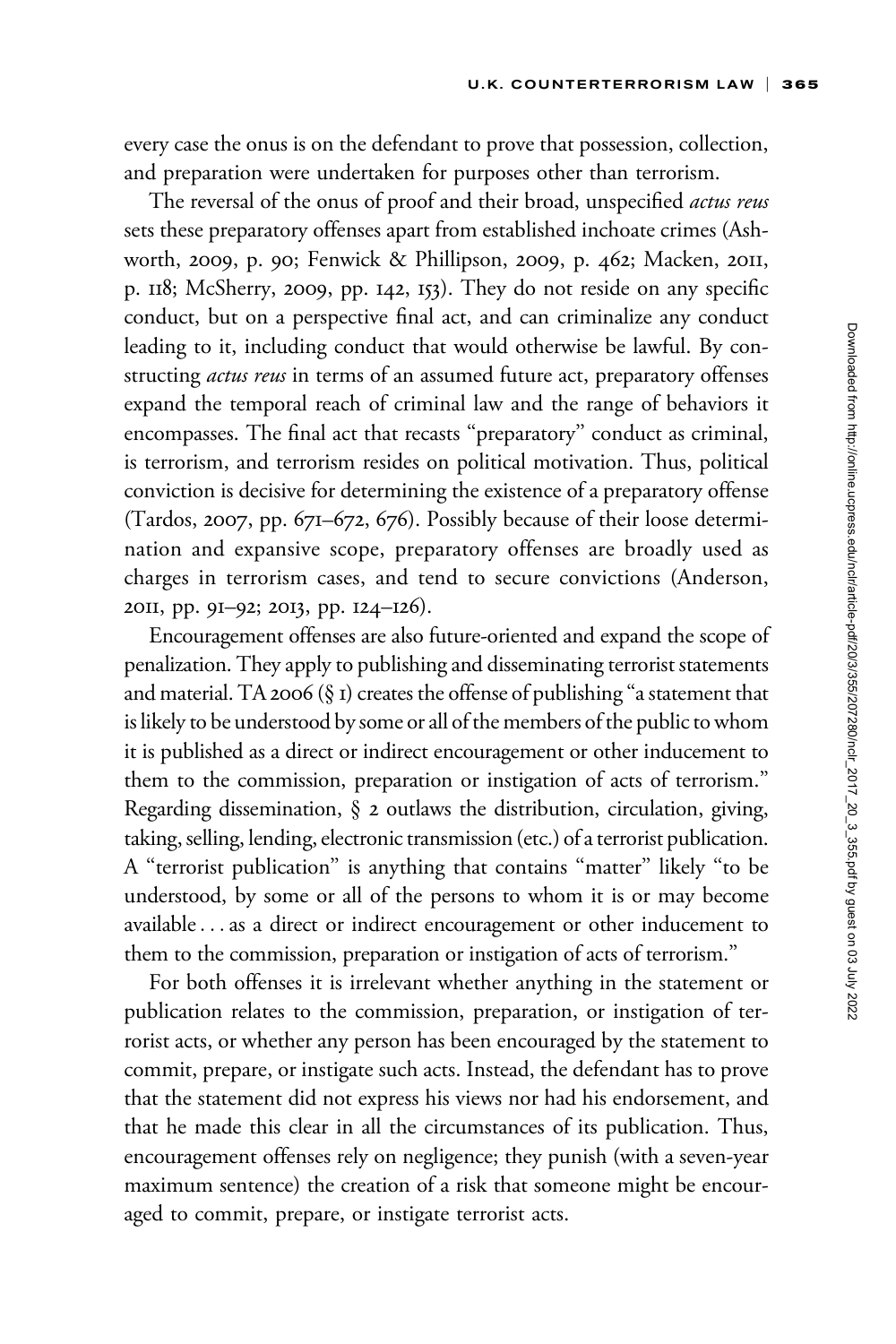The very structure of these offenses challenges legal certainty. Their actus reus is elusive. They rely mainly on the interpretation of a communication by some members of their audience. (In the case of dissemination the audience is not actual but prospective). The audience, the decisive factor for "encouragement," is also interpreted. The offense effectively resides in the assumed predispositions of an (actual or prospective) audience. Thus, in defining offenses of encouragement, the act grants state authorities (police, prosecutors, and courts) license to selectively prosecute and punish expression by construing audiences and their predispositions.

Finally, the expressions that can be prosecuted as encouragement may take any form (written or spoken word, song, music, art, performance, etc.). They are targeted because of their political content or resonance. This stems from the definition of terrorism. Yet, whereas the definition demands both political ends and substantive acts, encouragement effectively does away with the latter, to penalize political expression as such. The assurance that the government would only rarely prosecute political protest as encouragement (Barendt, 2009, p. 445) confirms that protest is within the remit of the offense.

# C. Bypassing Criminal Law: Particularism and Punishment without Justice

Apart from stretching the reach of criminal law, another way of extending penalization is to bypass criminal law and deal with suspects through administrative measures and civil-criminal hybrids. Although imposing heavy sanctions, these alternative routes fall short of depriving liberty. They do not belong to criminal law, and hence they are not subject to its standards.

The stand-out specimen here is the TPIM, introduced by the 2011 Terrorism Prevention and Investigation Measures Act (TPIMA). The Home Secretary can issue a TPIM notice when she ''is satisfied in the balance of probabilities that the individual is or has been involved in terrorism-related activity'' and finds that restrictions are necessary for protecting the public (Counterterrorism and Security Act 2015, CtSA, § 20(1)). ''Terrorism-related activity'' refers to: (a) the commission, preparation or instigation of terrorist acts; (b) any conduct intending to facilitate such acts; (c) encouragement; or (d) ''conduct which gives support or assistance to individuals who are known or believed by the individual concerned to be involved in terrorism-related activity" (TPIMA  $\S$  4(1)). The Secretary can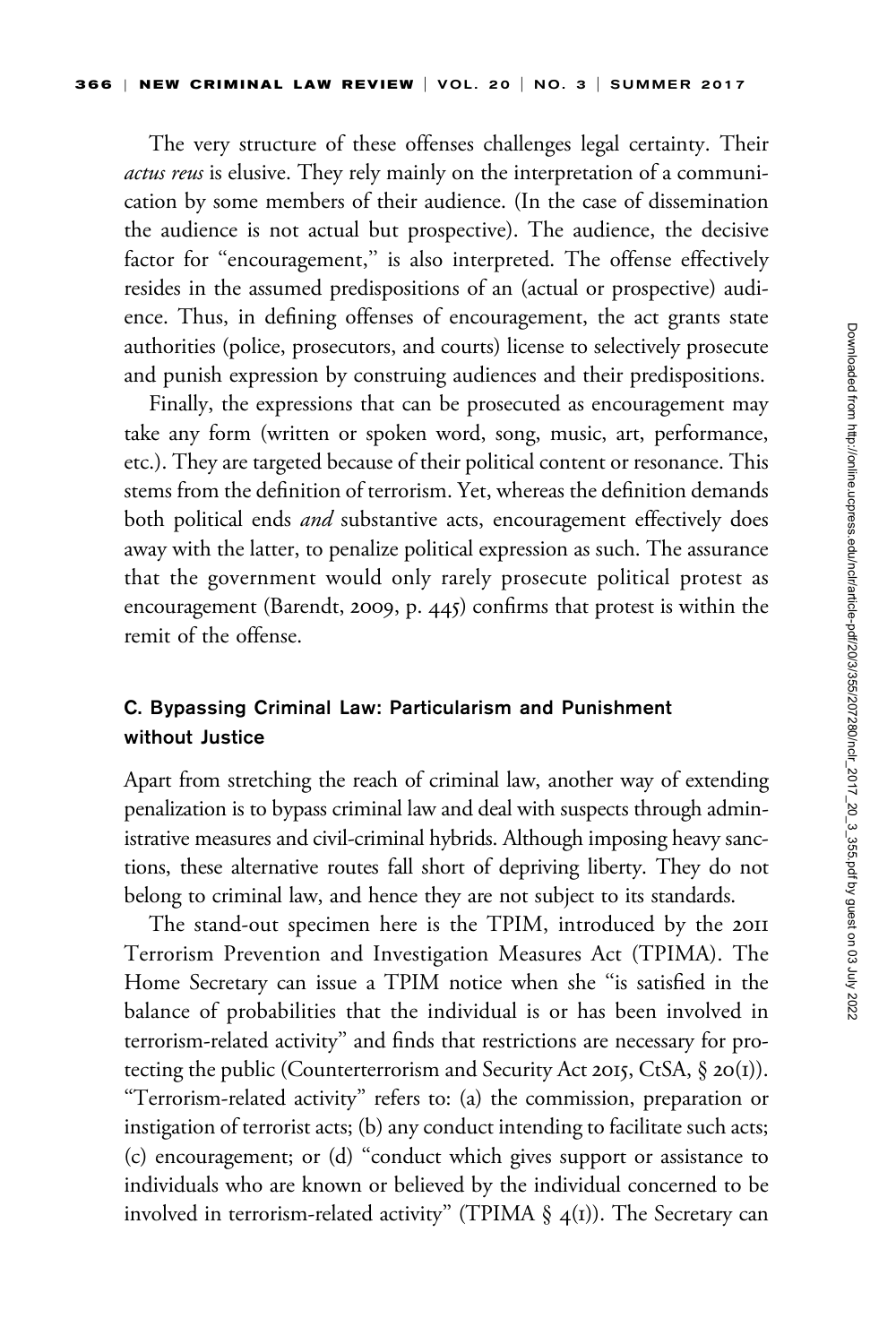impose restrictions on the individual's belongings, activities, employment, association, communication, finance, and travel; and obligations to regularly report to the authorities, accept electronic tagging, and receive unannounced visits, searches and seizures by the police (TPIMA Sch.1; CtSA §§ 16–20). Breaching imposed restrictions is a criminal offense with a ten-year maximum sentence (TPIMA  $\S$  23; CtSA  $\S$  17).

To be valid, TPIM notices must be approved by a High Court judge in an *ex parte* hearing. The individual concerned is unaware of the impeding notice and unable to make representations (TPIMA  $\S$  6(4)). The judge can reject the notice only if it is "obviously flawed" (§  $6(3)(a)$ , §  $6(7)$ ) on grounds of illegality, procedural impropriety, or irrationality. This is an extremely high threshold for the judge, who, moreover, has no competence to second-guess the intelligence on which the notice is based (Roach, 2011, p. 281). The individual can appeal the notice. The appeal hearing is ex parte and adjudicated on the basis of restricted and summary evidence, submitted by the Secretary so that it does not compromise the national interest. The appellant is represented by a Special Advocate, who is securitycleared and appointed by the Attorney General. She represents the point of view of the appellant, but cannot communicate with him (TPIMA Sch.4) (Donkin, 2014, pp. 30–31, 86).

TPIMs combine civil standards of proof with sanctions the severity of which approaches criminal punishment (Dennis, 2012; Stanton-Ife, 2012, p. 194). They allow the Secretary to target individuals when she does not have enough evidence to prosecute, or wishes to keep relevant evidence secret. The sole basis of their issuing is a risk assessment conducted by the Home Secretary (Ramsay, 2009, p. 118) through unknown procedures, criteria, and methods. TPIMs evade legal certainty standards and can envelop individuals with only tentative or peripheral relation to terrorism (Anderson, 2014a, p. 49). They apply to ill-defined behaviors, allowing the Executive to penalize individuals selectively. They institute a particularistic regime of justice that distributes sanctions tailored for each individual (Norrie, 2009, p. 33). This parallel justice regime is fully controlled by the Executive and reduces justice to a personal relation between the Secretary and each suspect.

Another, more established avenue for bypassing criminal law is that of administrative powers. Among them, powers to proscribe an organization ''concerned with terrorism'', and subsequently criminalize all its members and associates regardless of individual wrongdoing, were set out in the 2000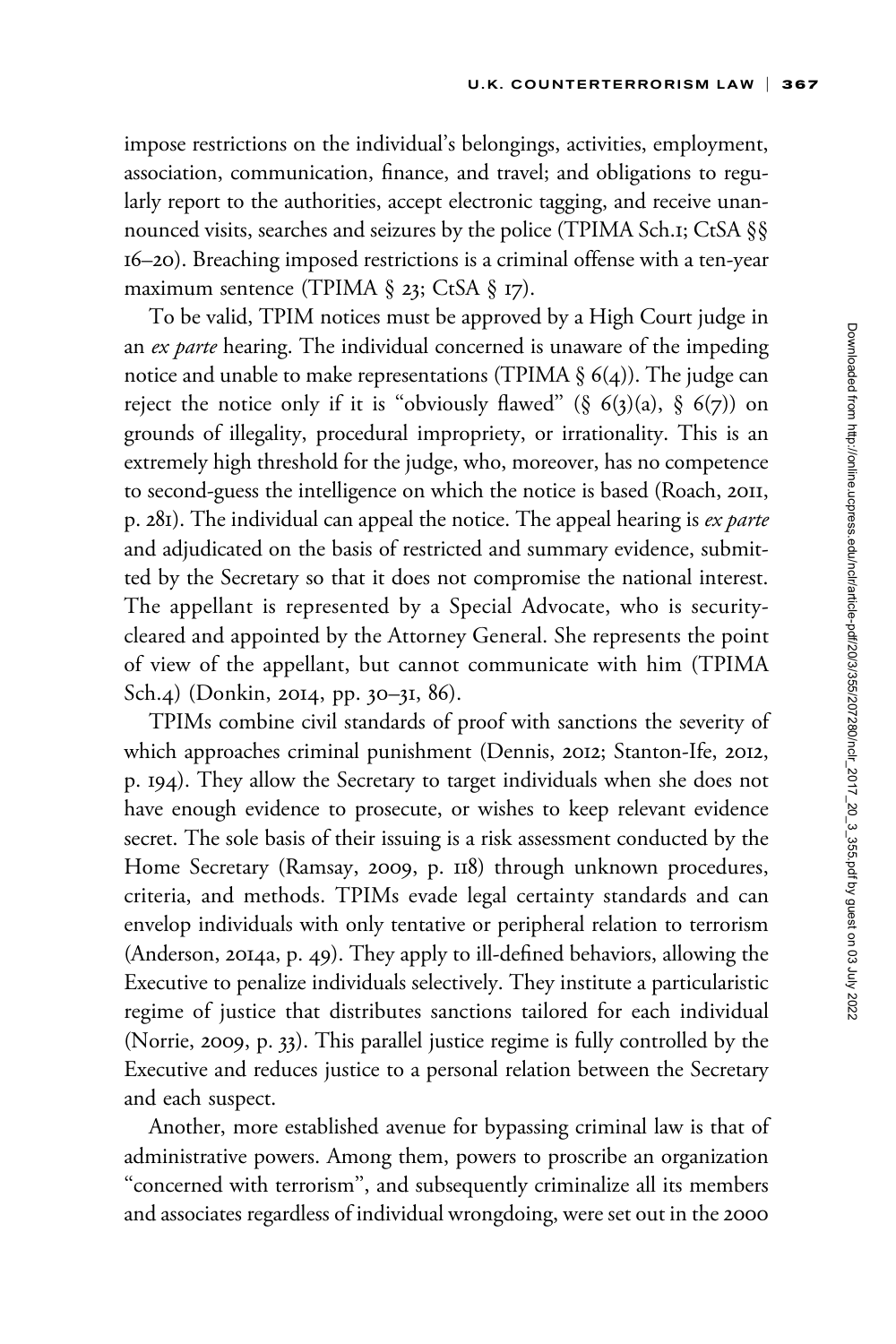TA and expanded by the 2006 TA to include groups that encourage terrorism without engaging in it (Cram, 2009, pp. 56–57; Fenwick & Phillipson, 2009, pp. 460–461). Proscriptions are made on the basis of intelligence and are recommended by intelligence agencies. They need the assent of parliament, but Members cannot access the classified material that informs the Secretary's decision (Anderson, 2011, p. 32). An organization can challenge its proscription by appealing to the Secretary and, further, to the Proscribed Organisations Appeal Commission (POAC), a court of record that adjudicates in closed hearings on the basis of secret evidence. With POAC permission either party can make a final appeal to the Court of Appeals, something that has yet to happen. Charges of membership and support of a proscribed organization were amongst the most common in counterterrorism cases until 2008, when they declined abruptly, at least as "principal offense" (compare: Anderson, 2011, p. 35; 2014b, p. 66). Proscription offenses outline a regime of guilt by association, determined by Executive decision.

Finally, the 2006 Immigration, Asylum and Nationality Act  $(\S 56)$ allows the Home Secretary to deprive someone of British citizenship whenever she is satisfied that ''deprivation is conducive to the public good''—an undefined concept, determined unilaterally by the Secretary (Lavi, 2010). Individuals can appeal at a secret immigration tribunal that replicates the TPIMs procedure of secret evidence and ex parte hearings. Further, the Immigration Act 2014 (§ 66) authorizes the Secretary to revoke, on the grounds of acts ''seriously prejudicial to the vital interests'' of the state, the citizenship of people who only have British nationality. The Secretary can render people stateless, depriving them of all citizenship-based rights in one stroke. Resort to citizenship revocation has markedly risen since 2010 (Rooney, 2014).

### D. Due Process: No Judge, No Evidence

The trends described above undermine due process and diminish the role of the Judiciary. Open-ended offenses undercut the trial's substantive basis, de facto undermining due process (Tardos, 2007, pp. 670, 675, 677). Legal hybrids and administrative measures allow only for *post festum* control, through a spectral judicial system with limited power and capacity to ascertain truth. The exclusion of the defendant from the penal process contravenes the ''equality of arms'' tradition, erasing a key legitimating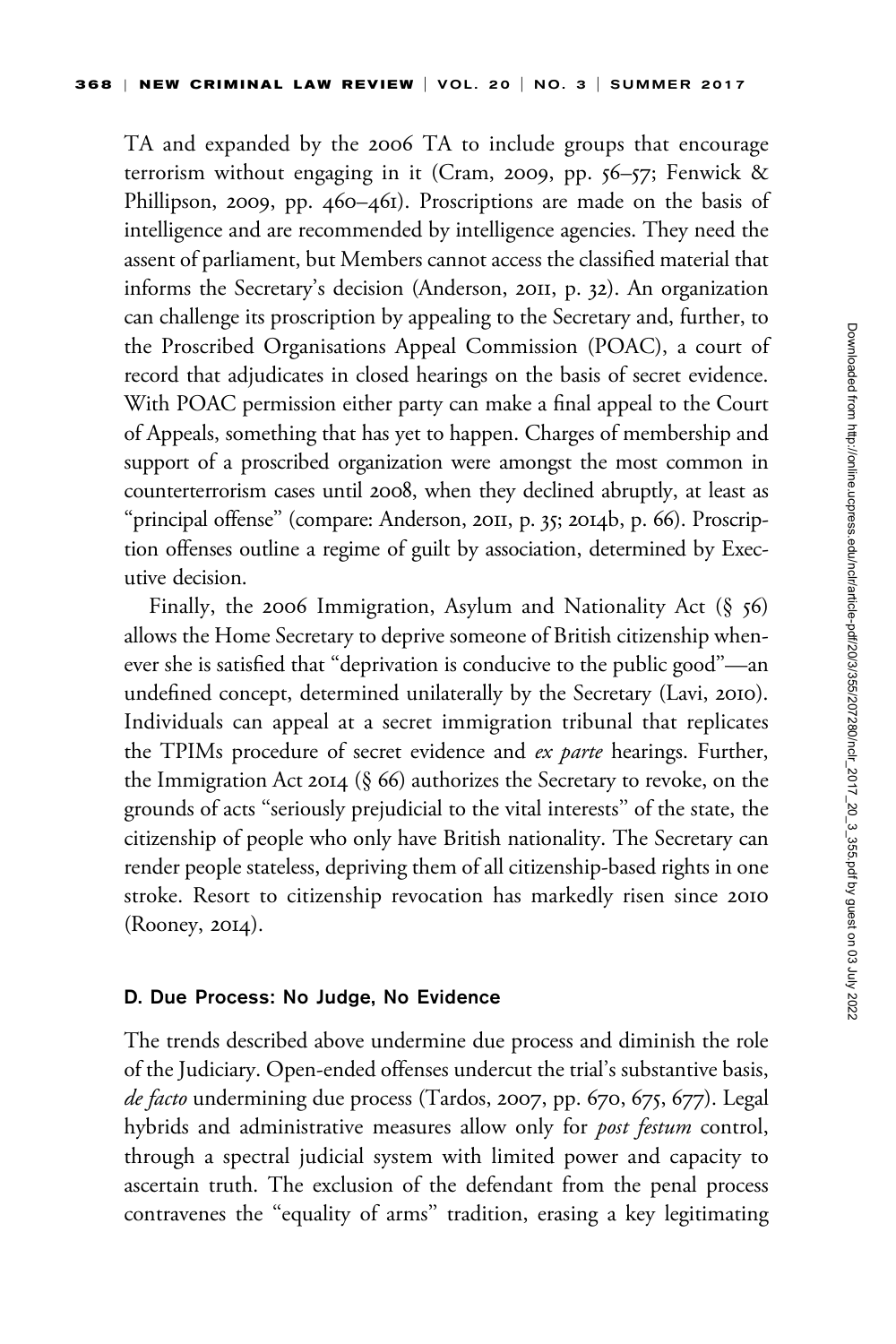feature of the criminal trial (Brants & Field, 2000). It effectively casts the defendant as mere matter of the justice process.

The sidelining of the judiciary is largely the result of an amalgamation between evidence and intelligence. Evidence relates to past occurrences and pertains to a system geared toward determining guilty acts and intentions. It is submitted in the context of a public trial, and is scrutinized and measured against defined burdens and standards of proof. Intelligence is instrumental, conditioned by the objectives of its users. It is concerned with future occurrences, and strives to identify threats. It is subject only to internal verification, and depends on secrecy. Hence, its reliability is hard to determine. It is evaluated not on the basis of legal principles and standards, but on the severity and likelihood of the threat it describes (Donkin, 2014, pp. 8–9; McCulloch & Pickering, 2009, p. 634; Roach, 2010, pp. 51–53).

Legal hybrids allow sanctioning on the basis of intelligence substituting for evidence. Similarly, citizenship revocation and proscription impose sanctions on intelligence grounds evaluated only by Executive actors (Roach, 2010, pp. 54–55). Further, intelligence is key in identifying terrorist purposes behind otherwise lawful acts (preparation), and the propensity of audience members (encouragement). Thus, counterterrorism law allows for punishment based on material that can be uncertain, unreliable, and flanked by prejudicial and politically defined determinations of suspicion (McCulloch & Pickering, 2010, p. 21; Shapiro & Cohen, 2007, pp. 128– 132). As terrorism is a political crime, intelligence typically focuses on political conviction and activity (Boukalas, 2014, pp. 103–106, 148–149; Donohue, 2008, p. 66; Lyon, 2003, p. 54; McCulloch & Pickering, 2010, p. 21; Ratcliffe, 2008, p. 224).

The travails of due process culminate in the 2013 Justice and Security Act (JSA), which provides for closed material hearings in civil trials every time the Home Secretary or an involved party requests the protection of sensitive material (§ 6). Thus, closed trials are normalized, indicating a colonization of justice by the concerns of the intelligence apparatus.

### E. Intelligence Law

Combined, the key trends in counterterrorism legislation marginalize the judiciary and concentrate coercive powers in the hands of the Executive, especially enhancing the role of Intelligence (with capital "I" when referring to the apparatus). Decisions to revoke citizenship or proscribe an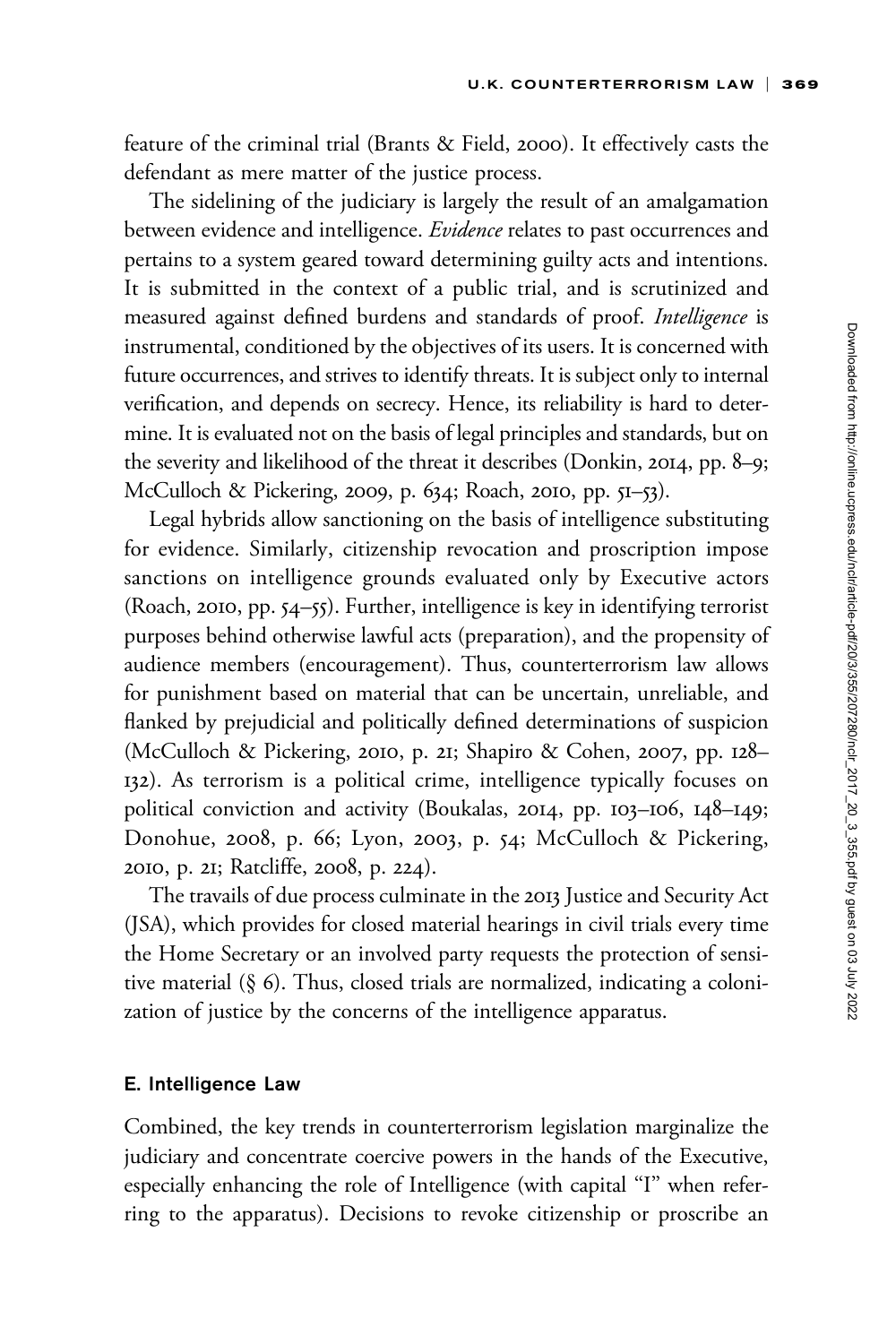organization are made on the basis of information provided by intelligence agencies. The TPIM system was devised to protect the operationality of Intelligence from exposure in court (Ashworth, 2009, pp. 95–99). The proliferation of closed procedures is also meant to protect Intelligence: JSA was designed to overcome the stringent Public Interest Immunity process for the classification of sensitive material in court (Hickman, 2013).

A clear confirmation of Intelligence empowerment is provided by the 2016 Investigatory Powers Act (IPA). It imposes on Communications Service Providers (CSPs) a duty to retain communications data for up to a year (§ 87, § 89). It thus renders permanent the regime imposed by the 2014 Data Retention and Investigatory Powers Act (DRIPA), which, in turn, was meant to temporarily allow expanded retention after the European Union Court of Justice had struck down the E.U. Directive underlying this power (Digital Rights Ireland, Joined Cases C-293/12 and C-594/ 12). It also acknowledges weblogs (a user's history of website visits) as ''communications data,'' that is, as communications traffic rather than content (§§ 61–62, § 85). Further, IPA obliges CSPs to overcome their own encryption, either by providing the relevant keys to the authorities or by designing security flaws in their software and informing the authorities on how to exploit them  $(\S_{\S}$  252–253). It legalizes practices of blanket surveillance and interception, which monitor the communications of millions of people suspected of nothing (Part 6). It acknowledges and legalizes, including in bulk form, "equipment interference" practices, thus allowing Intelligence to hack into computers, appropriate all information stored therein, monitor them in real time, and even take over their operations (Part 5; Part 6, Chapter 3). Crucially, the powers that IPA legislates had been legally challenged: the retention regime maintained by DRIPA was found (partly) unlawful by the High Court (2015 EWHC 2092 (Admin)); bulk retention of data was declared unlawful by the ECJ (C-203/15 and C-698/15); and bulk surveillance and equipment interference are also scrutinized by European and U.K. courts (Anderson, 2015, pp. 203–243; also ECtHR: Big Brother Watch et al. vs. UK; Investigatory Powers Tribunal: Joint Cases GreeNet et al., Privacy International). The Bill undercuts these legal challenges to grant Intelligence the powers it demands (Anderson, 2015, pp. 190–202).

The interests, rationale, and modus operandi of Intelligence shape counterterrorism law. The latter is, appreciably, law created *for*, and  $by$ , intelligence. The empowerment of Intelligence stresses the political nature of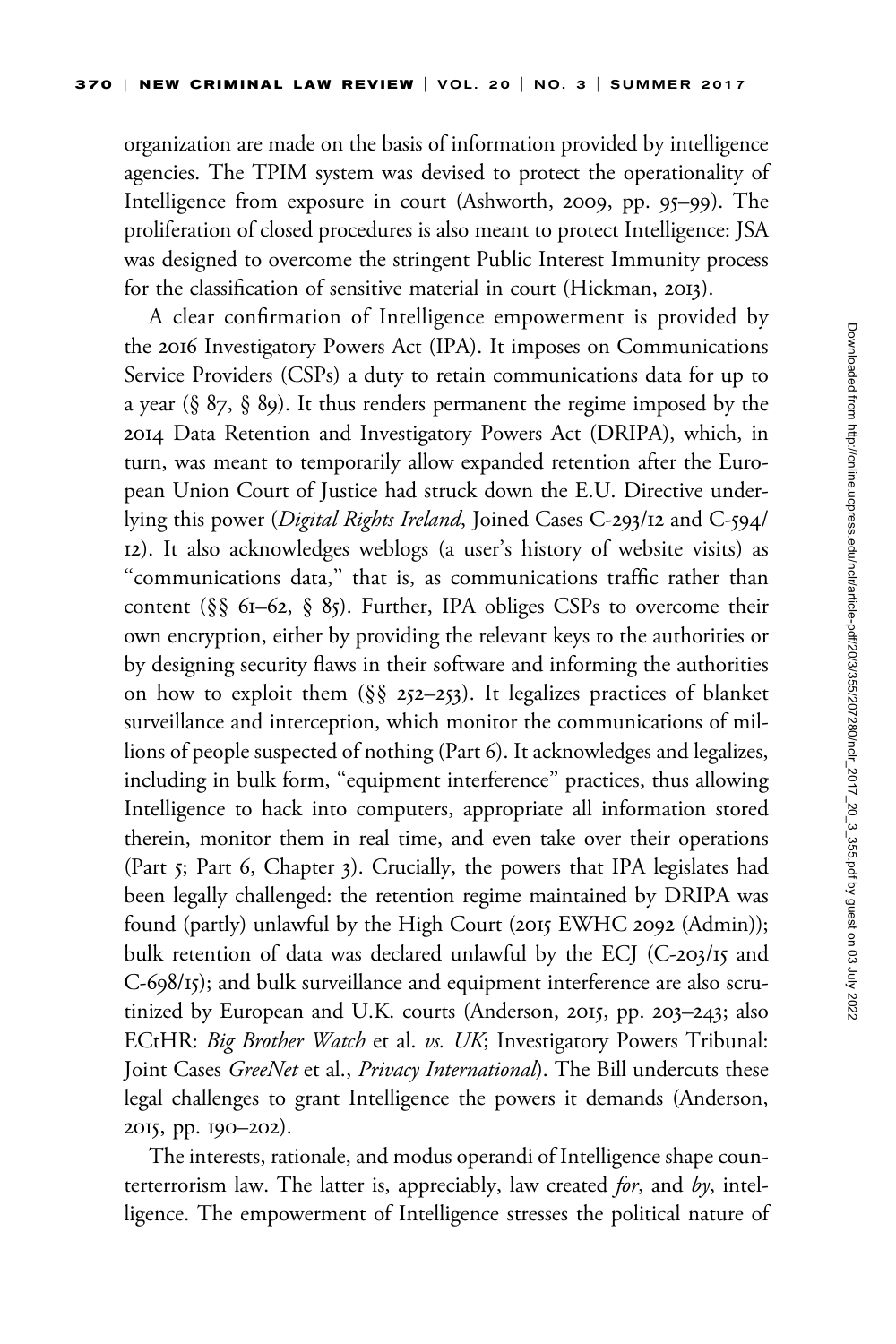counterterrorism. Targeting political activity is legislated (Security Service Act 1989) as the raison d'être of domestic intelligence agencies, whose purpose is the protection of parliamentary democracy from threats posed by political, industrial, or violent means (Donohue, 2008, p. 194).

#### F. Pre-Emption: The Master-Trend

Thus far we have seen that, through offenses with uncertain *actus reus*, counterterrorism law disengages the offense from a specified conduct, expanding the reach of criminal law and the behaviors that may come in its remit; and that legal hybrids further expand the penal relation and bring due process under duress. These trends combine to augment coercive state power over society, and adjust the balance of power between branches of the state bringing the Executive, spearheaded by Intelligence, to dominate penal processes.

These trends are not parallel to one another, but form a nexus. They can be summed up in a singular tendency: expansion and intensification of state coercion, combined with diminishing legal protections. This degree of coherence is symptomatic of their common origin. They are techniques for achieving a singular objective, the disruption of crime before it occurs: pre-emption.

Pre-emption is forceful intervention aiming to neutralize a threat. It seeks to incapacitate an enemy by striking first, to deny the enemy's capacity to attack. Its, essentially military, logic dictates that threats should be neutralized as soon as possible. It envisions possibilities for future harms and targets those seen as likely to undertake them. Hence counterterrorism law is less concerned with evidence, prosecution, and conviction, but focuses on incapacitating those identified as related to potential threats (Janus, 2004, p. 2; McCulloch & Pickering, 2009, pp. 629, 631; 2010, pp. 13–17).

Thus, defying legal certainty is essential to targeting crimes that have not, and may never be, committed. Similarly, the temporal expansion of criminal law is inscribed in a pre-emptive strategy, as it allows intercepting threats even before they are formed or, in the case of encouragement, conceived. And legal hybrids repress potential threats by restricting the capacity of individuals to commit crimes at an undefined time in the future (Dennis, 2012, pp. 179, 187; McCulloch & Pickering, 2010, p. 19).

Adjudication determined by intelligence-based presumption of guilt, contravenes criminal trial procedures marked by regulated procedures stemming from a presumption of innocence (Cole & Lobel, 2007, p. 50;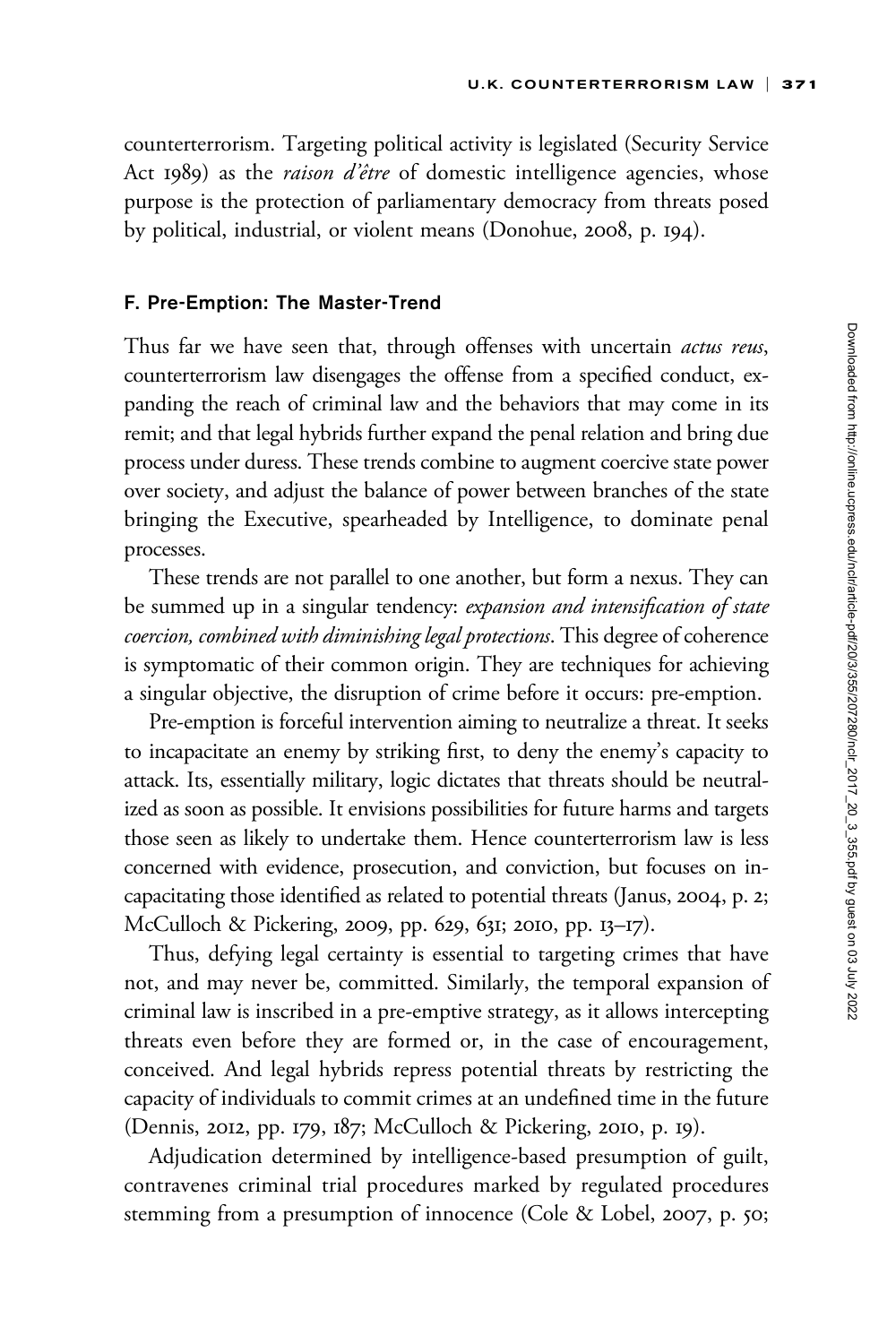McCulloch & Carlton, 2006, p. 404); but is well suited to the purpose of suppressing criminal potentiality.

Naturally, Intelligence, the par-excellence pre-emptive mechanism, is most favored by pre-emptive law. All-encompassing offenses, dissociated from specific acts, necessitate the expansion of surveillance to perpetually scan social interactions regardless of suspicion, enabling it to discover emerging threats.

The importance of political motivation in defining terrorism helps orient pre-emption. The identification of criminal potentiality resides in the divergence of the politics espoused by an individual from those tolerated by the state (Tardos, 2007, p. 684). Consequently, counterterrorism intelligence typically focuses on collecting ''political information''—not doing so would be a dereliction of duty (McCulloch & Pickering, 2009, p. 634; Roach, 2004, p. 177).

In sum, the pre-emptive turn in criminal law entails ill-defined *actus reus* and disregarded *mens rea*. It compromises the core function of criminal law, as it undermines its capacity to proscribe prohibited behaviors and thus guide individuals' conduct. Pre-emption also causes the disruption of due process and the reversal of the burden of proof. It thus displaces the core commitment of criminal justice, from protecting individual freedom to protecting the social order. Thus, counterterrorism law compromises core premises and functions of criminal law, turning the latter into a framework enabling the selective punishment of criminal potentiality. As the latter largely resides in political conviction, the combined effect of counterterrorism law is the pre-emption of antagonistic politics.

Therefore, the alleged commitment of U.K. counterterrorism law to the ''criminal justice model'' is in fact the insertion of an advanced detachment of the anti-legal pre-emptive logic at the heart of the legal system. Rather than jettisoning the ''intelligence model,'' U.K counterterrorism law builds it into criminal law and justice.

# IV. COUNTERTERRORISM LAW: ITS CONTENT, LOGIC, AND INSTITUTIONALITY

Based on the above analysis, this section examines what counterterrorism law indicates for the broader law-form: whether it is normal or exceptional, and how it relates to the rule of law. This account is informed by the state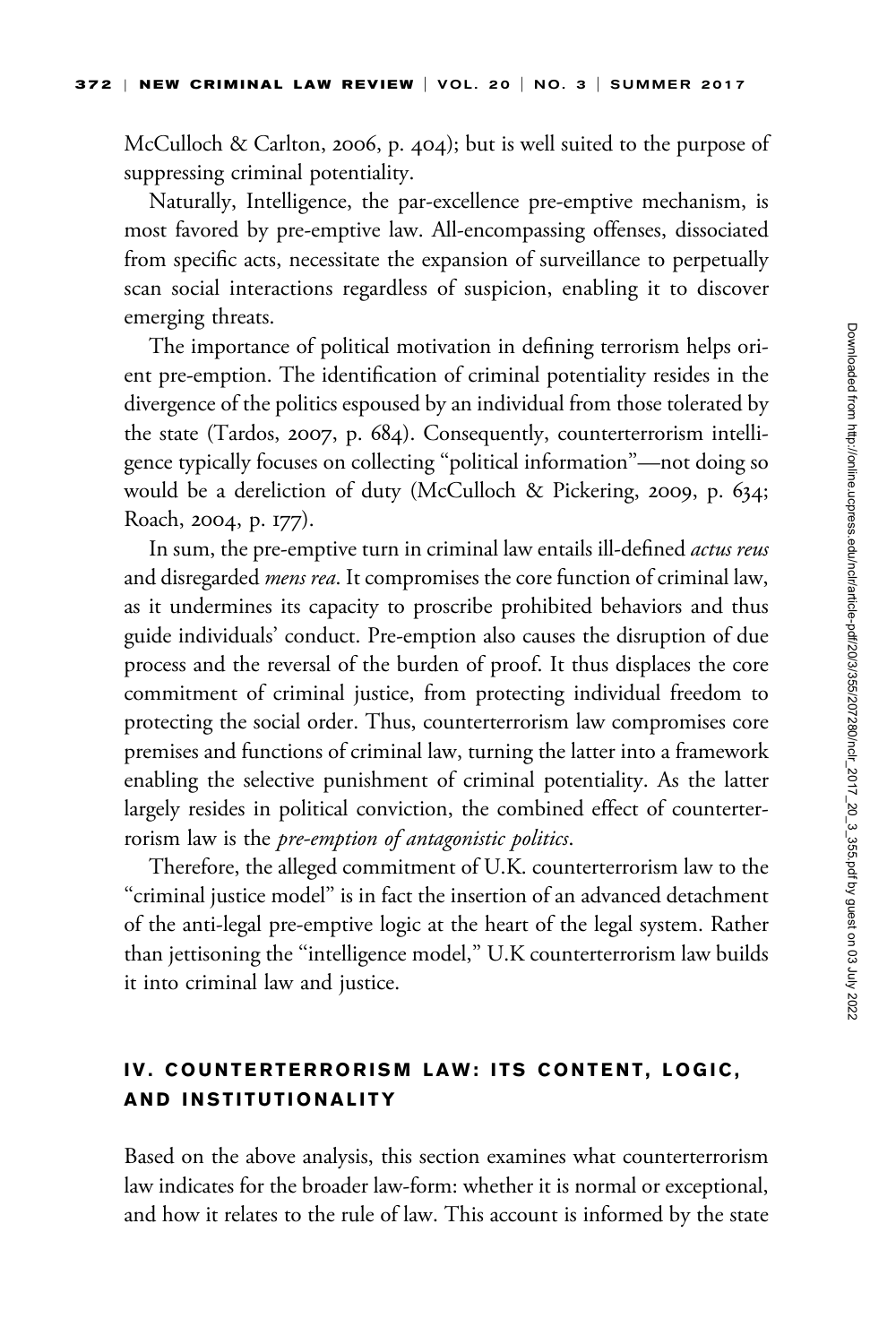theory of Bob Jessop and Nicos Poulantzas, which conceptualizes the state (here: the law) as a social relation and as a strategic agency in the social field, and differentiates between normal and exceptional state-forms. It also draws from the jurisprudence of Franz Neumann, which sees the rule of law as a relatively plastic framework, amenable to internal reconfiguration according to social demands and/or state strategies.

The notion of the ''law-form'' refers to the socio-historically specific articulation among three main relations, those between: (a) the content, logic, and institutionality of law; (b) law and the state; and (c) law and society (Boukalas, 2014, pp. 23–24). The analysis here focuses only on the first of these relations, which is more directly related to the study of legislation. Certainly, an analysis centered on a singular area of law can only offer partial insights into the broader law-form. The location of counterterrorism law partly ameliorates this limitation: it is mostly situated in criminal law, a legal area that regulates the relations of violence between the state and society and, therefore, underwrites most law. Moreover, criminal law moves in step with counterterrorism law in important ways: there are currently twelve different kinds of restriction order (but, unlike TPIMs they are issued by judges or magistrates: Ashworth & Zedner, 2015, pp. 75– 76); encouragement has replaced the traditional incitement offense across the criminal spectrum (Crime and Security Act 2007 § 44–47); and the Law Commission complains that the proliferation of preparation offenses has become "opportunistic," resulting in over-extension of the reach of criminal law (Ashworth & Horder, 2013, p. 467). In the administration of justice, full trial is increasingly substituted by ''summary justice'' instruments (guilty pleas, reprimands, cautions, and Penalty Notices for Disorder: Young, 2008; Zedner, 2009); and there has been some ill-fated experimentation with indefinite, risk-based sentencing in the form of the Imprisonment for Public Protection scheme (Zedner, 2012). Beyond criminal law, ad hoc, particularistic, and vague legislation, and marginalization of the judiciary have been mainstays in commercial law (Cutler, 1995; 2003, p. 237; Dezalay & Garth, 1996; Scheuerman, 1999, 2001; Scott, 2004). Although in those areas they involve a movement away from public and toward private law and quasi-legal arrangements (Sugarman, 2000), counterterrorism jurisprudence introduces them into public law.

The key question regarding the law-form described by counterterrorism jurisprudence is whether it is normal or exceptional. To answer it, the starting point is the distinction between normal and exceptional forms of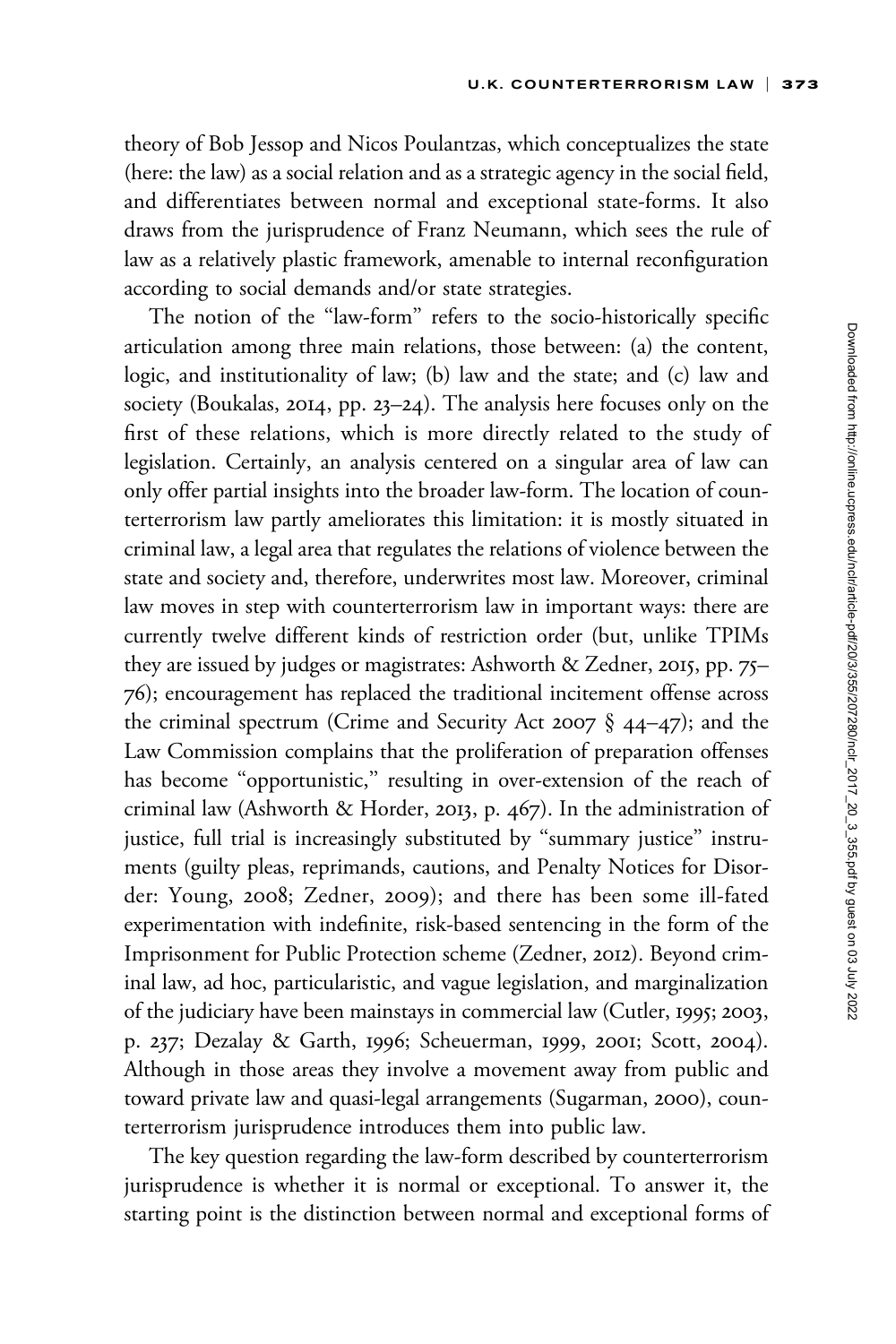state. The state comprises democratic and authoritarian elements. In normal forms, democratic elements are predominant, and dictatorial ones take a secondary role. In exceptional forms, authoritarian elements predominate, bringing an abrupt augmentation of state force over society.

Normal forms (e.g., liberal-parliamentary democracy, welfareadministrative state) are characterized by a formal separation of the state from civil society and a separation of powers within the state. These separations are regulated by law. Succession in government occurs regularly in a multiparty system through general suffrage. Society raises its demands to the state through institutional channels. These arrangements pertain to a social arrangement that enjoys broad consensus regarding its core premises, while allowing for changing configurations of power among social forces. Their capacity to accommodate social change through relatively peaceful, institutionalized processes renders normal forms resilient and durable (Jessop, 2016, pp. 213–215; Poulantzas, 1968, pp. 229–252, 296–303).

By contrast, exceptional forms (e.g., fascism, military dictatorships) take over when the predominant mode of social organization is unstable. They cancel elections and undermine the separation of powers, concentrating state power in the hands of the Executive. They disrupt the separation of the state from civil society and subject the latter to state control. They suppress social antagonism, which makes them unstable and brittle (Jessop, 2016, pp. 216–221; Poulantzas, 1974, pp. 313–329; 1976).

As they represent relatively stable arrangements among social forces, normal state-forms tend to exercise power in predictable ways, on the basis of formal law within a constitutional framework. Exceptional forms represent interventions in an unstable situation, and therefore resort to arbitrary power, expressed in ad hoc statutes and Executive decrees, that cancel democratic freedoms and the rule of law (Jessop, 2016, pp. 218–220; Neumann, 1936/1986; Poulantzas, 1978, pp. 87–92).

Adherence to the rule of law is therefore the key criterion in differentiating between exceptional and normal states at the juridical register. Hence, this article proceeds to evaluate the proximity of the content, logic, and institutionality of counterterrorism legislation to rule of law principles.

### A. Content: Perish the Rule of Law

In all its variations, the concept of the rule of law entails limits to state power over society and the individual. Although biased toward an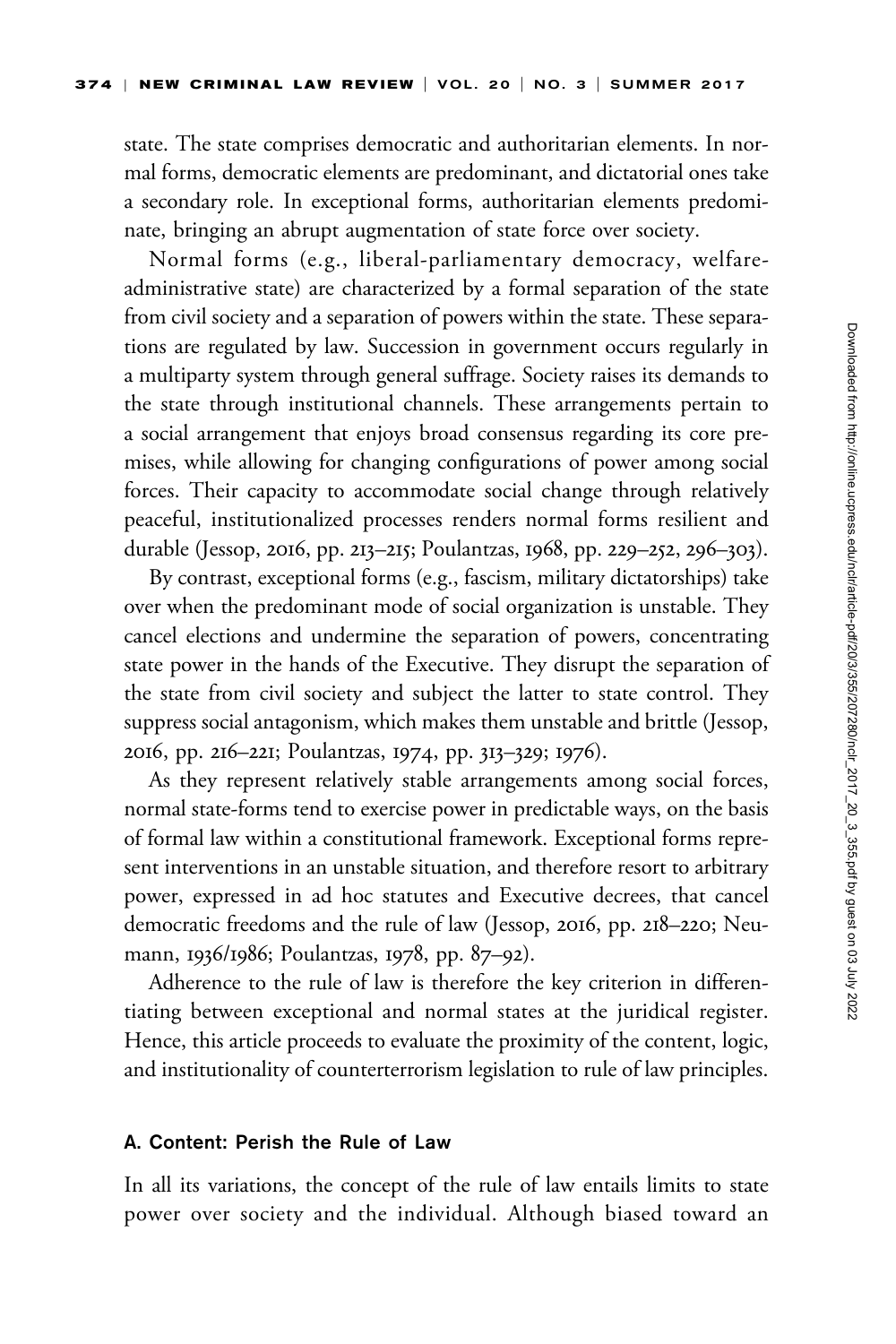organization of social relations favorable to capitalism, the rule of law is more than a capitalist construct. It incorporates popular demands for democracy and social equality (Fine, 1984, pp. 21–22; Neumann, 1937; Poulantzas, 1978, pp. 82–84). In other words, the rule of law is a modern phenomenon, and therefore contains and expresses in juridico-political terms a synthesis between the project of capitalist rational mastery and that of emancipation.

The stalwarts of classic liberal thought (Locke, Rousseau, Montesquieu, Kant) regard the protection of individual freedom from arbitrary state force as the foundation of the legal system. Every element of the rule of law follows from a presumption in favor of freedom (Neumann, 1937, p. 111). Individual freedom entails the requirement that state action should rest on norms that are, as much as possible, general, clear, public, prospective, and stable. The principle of freedom pre-supposes the autonomous individual. Individual autonomy is arguably the fundamental concept of modernity, and the core of the legal system. It implies that the individual is an end in itself, and cannot be treated as a means to an end, personal or collective (Stamatis, 2011, pp. 259, 395–396). Thus, autonomy constitutes a limit to mastery over humans.

In producing law, the imperative for universality is a fundamental methodological criterion (Stamatis, 2011, p. 223–224). The requirement for clarity and universality conditions the capacity of the Legislature to produce law: particularistic and unclear law is equivalent to irregular decree, for it allows Executive actors to act arbitrarily (Neumann, 1937, pp. 106–107; Scheuerman, 1994, p. 69). Counterterrorism legislation defies the request for clarity by creating a system of vague offenses. On the basis of offenses designed to cover an unlimited range of behaviors, actual penalization depends on Executive selection. Along with personalized regimes of punishment, they designate a particularistic jurisprudence that circumvents the request for universality. Counterterrorism legislation permits punishment to be imposed regardless of the individual's actions and intentions. It thus undermines individual autonomy to enhance the achievement of state purposes (Norrie, 2001, p. 209).

In applying the law, the request for an act that contravenes existing law, the individualization of culpability, the respect of basic rights, and judicially overviewed, fair procedures are essential to the rule of law. Judicial processes are based on the presumption of innocence, which informs the standards and criteria regulating the stages of adjudication, ending with the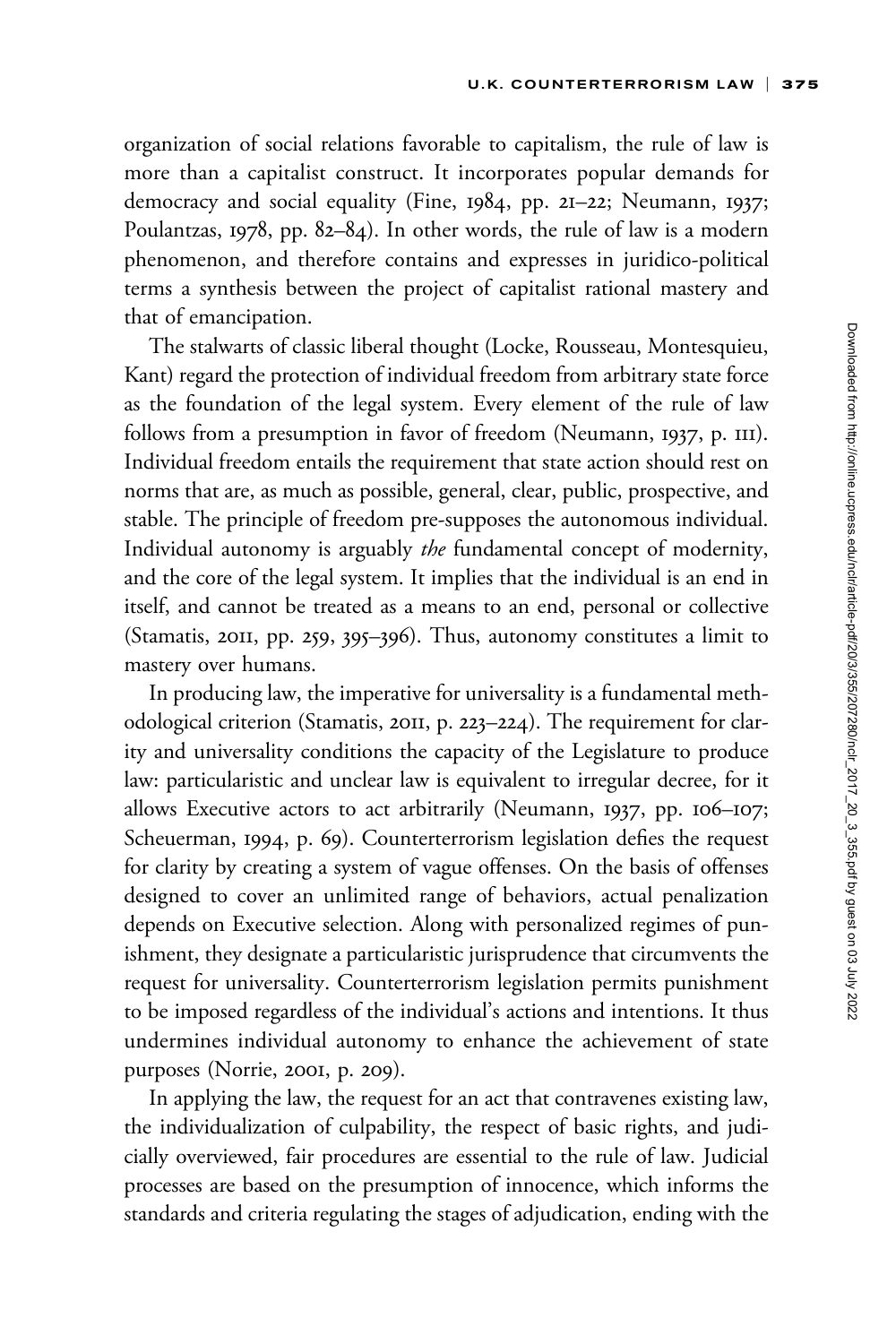imposition of punishment proportionate to the infraction of the law. Counterterrorism jurisprudence dismantles this process. The vagueness of its offenses neutralizes the fundamental nulle crimen principle. Its preemptive character reverses the temporalities of the justice system. The combination of pre-emptive targeting and ill-defined offenses establishes a judicial process based on presumption of guilt. By substituting intelligence for evidence and by marginalizing the Judiciary from the process that was its core competence, counterterrorism law brings criminal justice under Executive control. The incompatibility of counterterrorism legislation with the rule of law is demonstrated when attempts to align pre-emptive measures with the rule of law (e.g., by introducing judicial control) produce new incompatibilities (e.g., secret courts) that further dissolve the rule of law fabric.

Pre-emption reorients the justice system away from determination of guilt and toward identifying dangerous individuals and repressing their threatening potentiality (Janus, 2004, p. 1; Macken, 2011, p. 120). The determination of dangerousness is based on assessments of patterns of behavior, demographic and socio-economic features, mental outfit, and the like (Lacey, 2016; Zedner, 2012, p. 224). Instead of What have you done?, criminal justice asks Who are you? (Foucault, 2008, p. 34). Counterterrorism law locates this dangerous potentiality on political conviction. The latter becomes a main consideration of the law, often separating the criminal from the lawful. Criminal justice now asks What is your vision of a good society?

#### B. The Logic of Law: Raison d'État

These last observations point beyond legal content, to the ''logic''—the ideas, principles, purposes, and calculi—that motivates the law. Criminal law has, innately, a preventive function. By assigning conducts that are punishable regardless of who undertakes them, it seeks to prevent them from occurring. Moreover, preventive considerations and techniques have been mainstays of criminal justice virtually throughout modernity. This is evident in the targeting and punishment of behaviors associated with the ''dangerous class'' and, over the last forty years, in statistical assessments of risk as a sentencing factor (Ashworth & Zedner, 2015, pp. 29–50; Zedner, 2009, pp. 35–44).

Nonetheless, although prevention dominates entire eras, it was largely subdued between the second half of the nineteenth century and the 1970s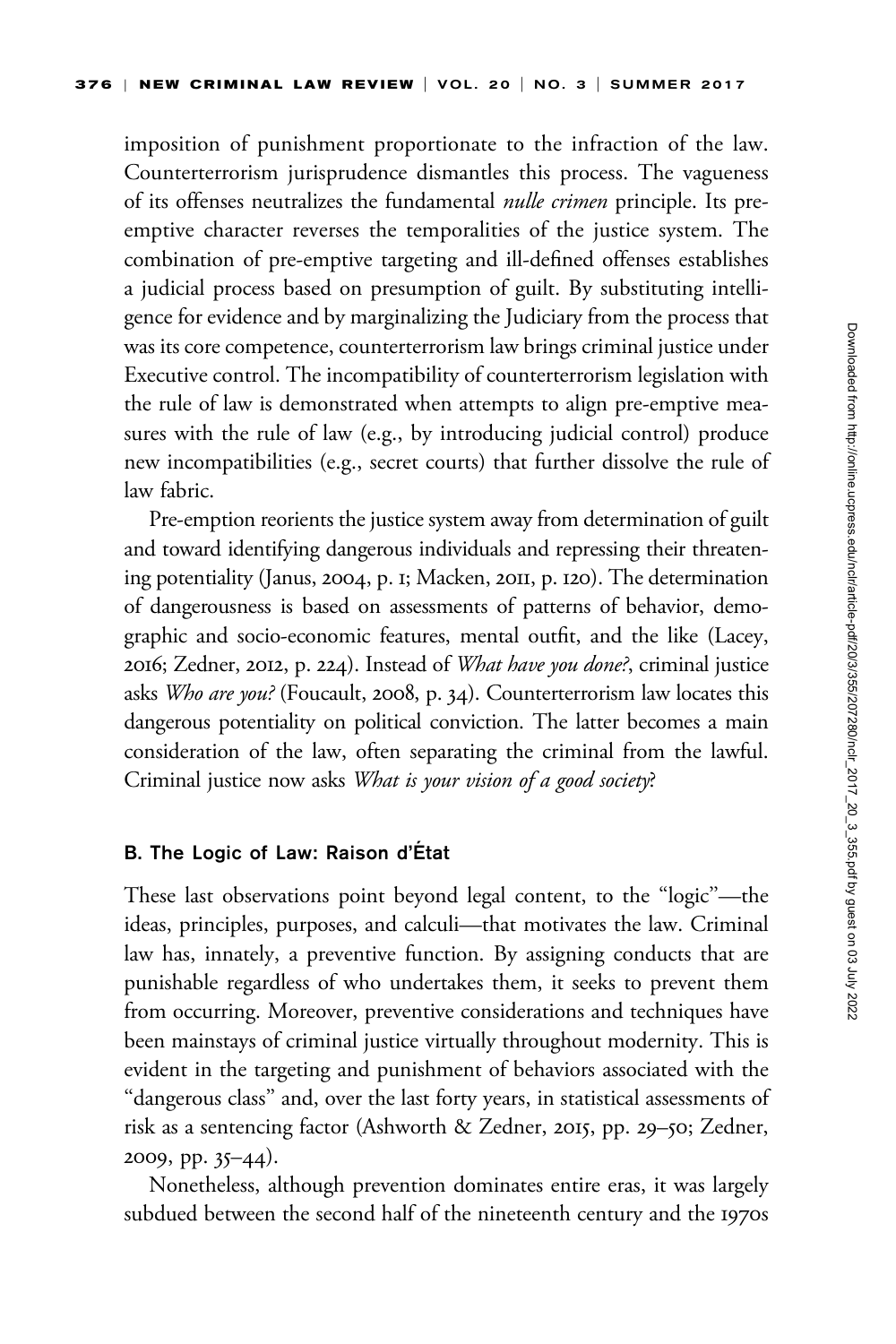(Ashworth & Zedner, 2015, p. 50). This thaw coincides with the long rise of emancipatory struggles, expressed in recurring labor, women, youth, race, decolonization, and democracy movements (Lacey, 1998; Norrie, 2001, p. 27). It seems that reactive criminal law tends to correspond to democratic arrangements, whereas preventive criminal law trends relate to state attempts to shape and control society while excluding it from the process.

Counterterrorism expresses a further shift, from prevention to preemption. Whereas prevention seeks to intervene in (partly identified) causes of crime, pre-emption has unknowability as its ontological condition. It seeks to thwart the ontogenic potential of unidentified enemies and threats before they emerge (Krasmann, 2007, p. 307; Massumi, 2015, pp. 5–14, 27, 30). And, whereas preventive risk-management occulted the political character of legal considerations under a cloak of technical neutrality (Zedner, 2009, p. 44), pre-emption is overwhelmingly and explicitly political: in its targeting, operation, and objective.

Pre-emption represents a shift from "risk management" to "precaution''—that is, punishment of potential future harms not on the basis of knowledge, but on that of uncertainty (Zedner, 2009, pp. 45–56). It introduces in criminal law the precautionary principle, which requires the state to act against threats that are believed to be catastrophic, but about which specific knowledge is scarce or contested. Transplanted into criminal law, the precaution principle no longer constrains or obliges the Executive, but grants it license. Moreover, from substances and micro-organisms with relatively determinate qualities and potentialities, the principle comes to apply to people. It treats the latter as if they were the former, cancelling the conceptual space for autonomy. And even as ''society'' or ''the population'' is the object-for-protection for both the precautionary principle and counterterrorism law, due to its political character counterterrorism law also locates the subject of the threat in society. Applied to humans, the precautionary principle becomes a security imperative.

Its capturing by security dissolves law's specifying logic and reduces it to a political instrumentality (Aradau & Munster, 2008, pp. 33–35; McCulloch & Pickering, 2010, p. 14). In the legislative process, this instrumentalization means that considerations with legal soundness and compatibility with democratic rights and freedoms are replaced by concerns with law's effectiveness in combating terrorism (McGarrity & Williams, 2010, pp. 132–143). The logic of criminal justice is also compromised. Its concern with impartiality, institutional independence, and detachment from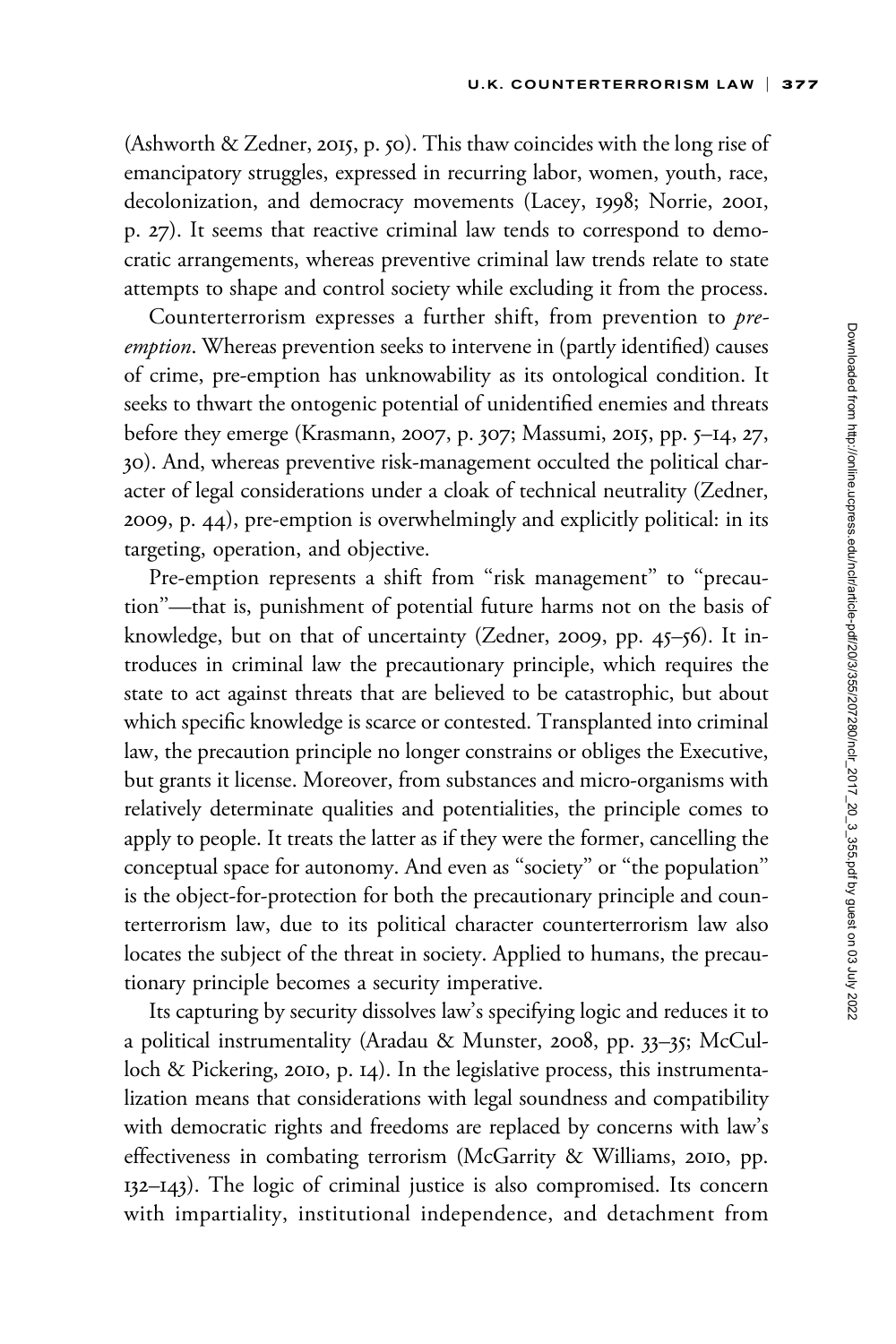political objectives gives way to a partisan logic defined by sharp distinctions between friend and enemy (McCulloch & Pickering, 2009, p. 631). Security redraws legal subjectivities. Law sees the individual as, primarily, a potential threat—and imposes strict liability, presumption of guilt, and obligations to refrain from unspecified conducts.

By defying the criminal law requirement that offenses are clearly defined, and duties precisely set out, for their infringement to constitute an offense (Roxin, 2000, pp. 61–64), counterterrorism law fails to deter or guide individuals' conduct. Instead, it implicitly imposes an amorphous obligation on them to perpetually reassure the authorities that they do not represent a threat (Aradau & Munster, 2008, p. 31; Lavi, 2010, pp. 405–406; Ramsay, 2009, pp. 120–121, 132). Underlying counterterrorism law is the jurisprudence of the enemy, developed by Günther Jakobs.

For Jakobs, the social function of criminal law is to generate and uphold expectations of conduct, thus enabling mutual trust among individuals in societies where most interactions are impersonal. To fulfil this function, it is necessary that individuals display ''loyalty'' to the law, that is, readiness to follow its norms *and* the outward appearance of doing so. This posture is essential to reassure fellow citizens that the law will be obeyed, thus freeing them from the constant worry of being wronged. On this basis, Jakobs identifies two kinds of criminal and proposes a different treatment for each. The *circumstantial criminal* generally carries himself in accordance to legal norms; his crime is a failure to comply on a specific occasion. He therefore remains a person-in-law, and his punishment aims at his rehabilitation. By contrast, the systematic offender exhibits disregard of the law. She assaults the legal order per se, and hence excludes herself from the judicial order. She is not a citizen, but an enemy. Accordingly, legal rules and protections do not apply to her. The state is obliged to use all force necessary to neutralize the threat she represents, even before it materializes; and its effectiveness in doing so is the only criterion for its actions (Jakobs, 2003, 2011; also: Krasmann, 2007, pp. 303–304; Ohana, 2010, pp. 726–727, 741, 745).<sup>4</sup> "Enemy penology is thus warfare" (Jakobs, 2000, in Krasmann, 2007, p. 303). The duty to reassure does not belong to the constellation of the rule of

<sup>4.</sup> This approach to criminal law has lineage in reactionary legal and political theory, starting with Nietzche, who saw penal law as war measures used to rid oneself of the enemy (Kirchheimer, 1940, p. 172), and culminating with Schmitt (2007) banishing the partisan from the spheres of law and morality.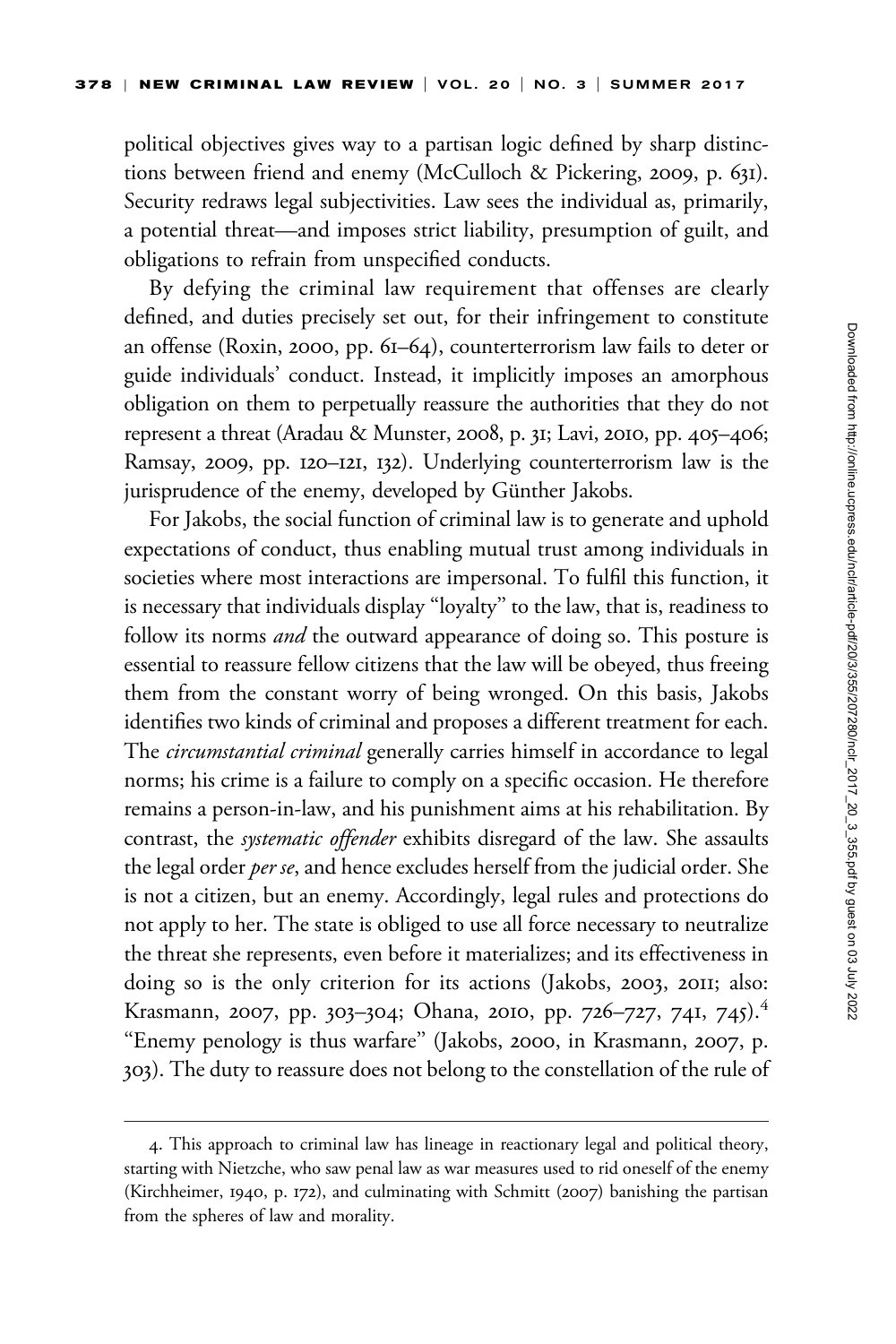law, but to that of raison d'état. Rights are conditional on its fulfilment. This means that access to rights is perpetually reviewed by the state, and depends on citizens' compliance. Although Jakobs ''sociologically'' describes the duty to reassure as a relationship between citizens, it is in fact a relationship between them and the state, and outlines an organization of political power. The conditionality of rights makes them a possession of the state, negating individual autonomy (or any other constitutive principle outside the state). It threatens a relapse to pre-modern relations of power centered on the sovereign, with the individual reduced to power's object (Bobbio, 1996, pp. 39–43, 65).

But what is "it" that the individual should not represent a threat to? An answer comes from a 2005 parliamentary debate of the Immigration bill: ''In current legislation, such actions are expressed in terms of disloyalty or disaffection towards the Crown, or as unlawful trade or communication with an enemy in time of war. Those expressions ... have become dated and perhaps fail to reflect the full width of activity that might threaten our democratic *institutions and our way of life.*<sup> $3$ </sup> Leaving aside the reference to treason and war that firmly places us in *raison d'état* territory, we see that what counterterrorism law strives to protect is ''our democratic institutions and our way of life.'' These are astonishingly broad terms—especially the latter, which can be interpreted in unlimited ways. Yet, the combination of the way of life and political institutions comprises ''the social order,'' which is elevated to the status of a legal good to be protected by force (Kirchheimer, 1940, p. 173). In this light, citizens' ''reassurance'' duty consists of reassuring the state of their compliance with the existing system of social and political relations.

### C. Institutional Framework: The Rule of Law Prevails

Counterterrorism law constitutes a reversal of rule of law premises. This reversal is not circumstantial, but expresses a strategic realignment of law: its militancy in defense of the social order as the latter is defined by the state. Nonetheless, counterterrorism law presents a paradox, which is, arguably, its most remarkable feature: the reversal of legal practice, concepts, and objectives is meticulously codified in legislation. Promptly and consistently, the state codifies its unregulated powers and the spectral

<sup>5.</sup> Proceedings of the House of Commons Standing Committee, Committee Sessions 27; cited in Lavi (2010, p. 407) (emphasis added).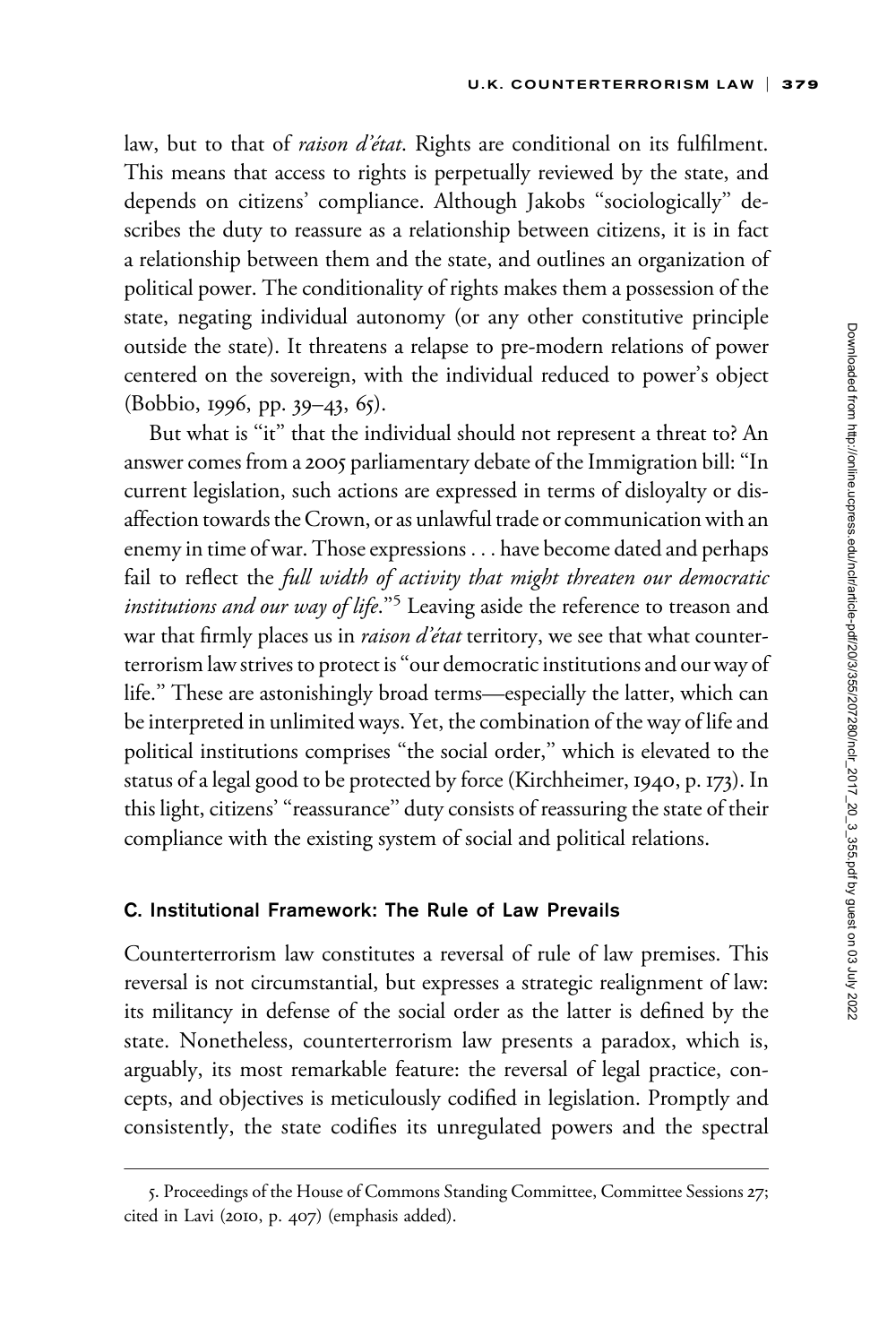crimes to which they apply, *in law*. Executive actors do not overstep the legal framework, but expand it so that it can allow for the actions they want to take.

Counterterrorism law does not entail a state in a decisionist rampage, attempting to cancel or suspend the liberal-democratic legal order, break or bypass the law. Instead, the institutional shell of the rule of law remains intact. Counterterrorism law is created by Parliament, observing the processes of consultation, drafting, deliberation, debate, review by the Lords, voting. Parliament regularly reviews and amends the laws it makes. Even when laws are passed through emergency procedures, this is done with parliamentary consent, for parliament maintains its capacity to resist Executive infringement. In implementing the law, the courts are almost always present, even if post-hoc and in the shape of secret tribunals. The formal independence of the judiciary is maintained, and so is its capacity to have the final word regarding all cases involving terrorism offenses and measures.

Yet, while parliament legislates unobstructed, it does so without knowing, strictly speaking, what it is legislating about. It knows nothing about the threat it strives to counter, except whatever Intelligence discloses to it via the Home Secretary. Similarly, the independent Judiciary reviews, and has the final say on, penal procedures, but does so on the basis of openended offenses and has limited power to overrule Executive decisions or scrutinize intelligence evidence. Apparently, even with regard to the institutional framework, the adherence to the rule of law is merely a spectacle.

Still, these formal attributes are important. There is nothing stopping parliament from repealing any (or all) counterterrorism provisions, and the Judiciary's insistence on having the last word (''it is not legal until I said it is'') shows that, even if crippled, the Judiciary maintains its claim to monopoly on determining legality. In doing so, it maintains a key element of the logic that specifies it (Bourdieu, 2015, p. 320). The persistence of these ''formalities'' influences the production and the application of law. Even if legitimizing the Executive is the only thing the other branches do, legitimation still entails a degree of limitation.

### V. TOWARD AUTHORITARIAN LEGALITY?

To the extent that we can extrapolate from a single area of law, counterterrorism law indicates a reconfiguration of the law-form. The overall tendency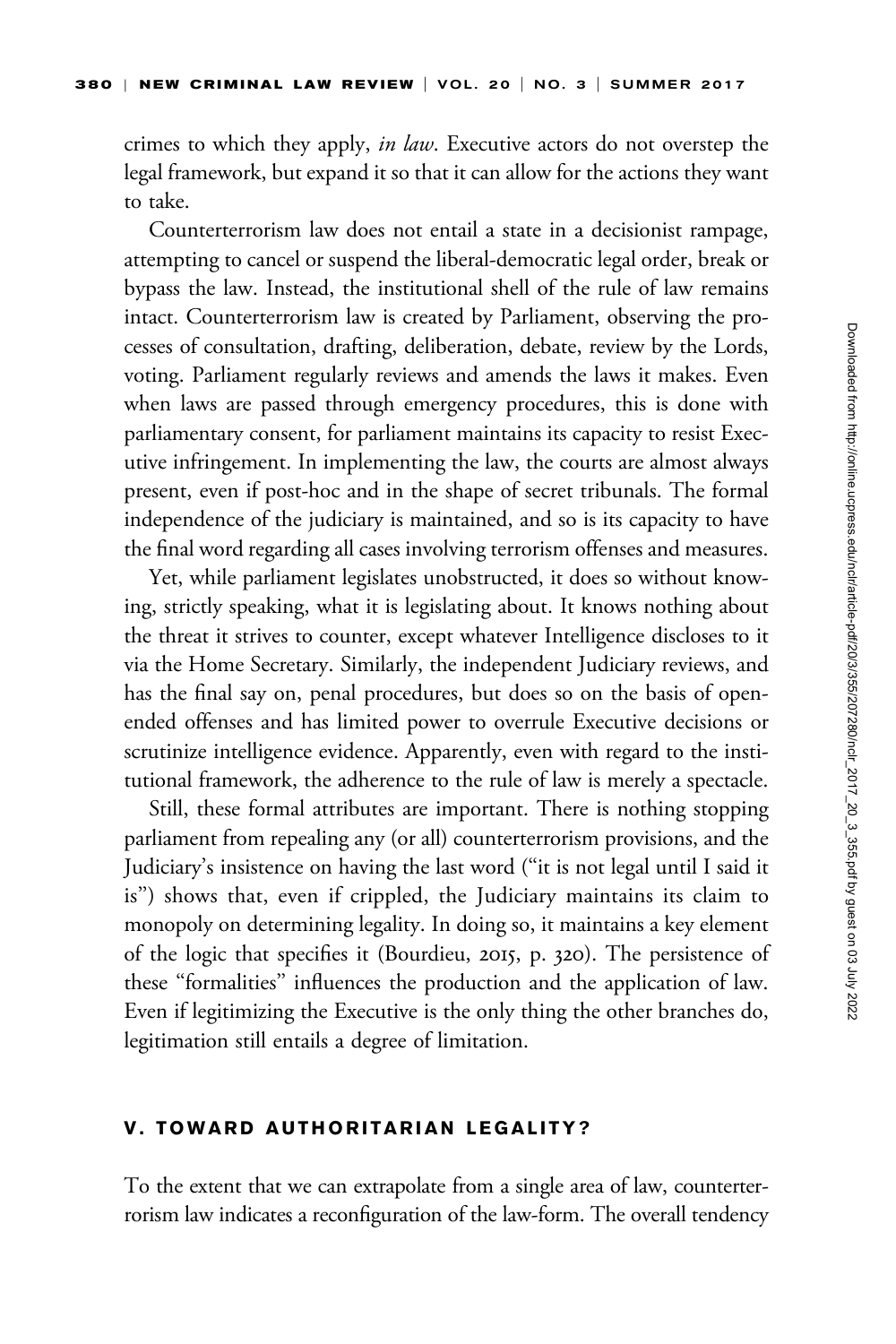of this ''authoritarian legality'' is the augmentation of coercive state power over society, combined with diminished legal protections. This power is concentrated at the Executive, motivated by the logic of raison d'état, strategically pre-emptive, and primarily concerned with antagonistic politics.

Coercive powers are codified in open-ended provisions that disengage penalization from the criminal act, and describe a particularist law dependent on Executive discretion. They redefine due process by limiting the role of the Judiciary, augmenting the role of Intelligence, and reversing the presumption of innocence. Legal provisions grant license, rather than pose limits, to Executive power.

This potentially chaotic system is made coherent by its political character. Political conviction is a key factor for suspicion and criminalization, and society is requested to demonstrate compliance with the existing social order. Law loses its specifying rationale and purpose and becomes an instrument for the political project of security. As law is overwhelmed by politics, its categories cyclically fold back upon themselves in a self-referential loop. Outlining a closed jurisprudence, law's purpose of securing the social order directly determines its content and practice, and becomes the criterion for its evaluation.

This indicates an exceptional law-form, and a decline of law as a mode of regulation of state-society relations. Yet, the political overwhelming of law, its subjugation to security, and the reversal of rule of law content, rationale, and functions, are all expressed in law. State-society relations are codified in, and regulated by, law, and the state expresses its power through law. Moreover, law is reproduced according to its own norms, not through external channels and agencies as is typical in exceptional-dictatorial forms (Buckel, 2011, pp. 164–165). This endows the law-form with elasticity and stability.

Thus, while developing authoritarian trends and organizing them in a relatively coherent whole, counterterrorism law does not signify the advent of an exceptional form. Exceptional elements are developing within the framework, and under the dominance, of normal ones. It is an ''internal'' reconfiguration of the normal form of law. Thus (following Poulantzas's outline of the state-form emerging in the 1970s), we may say that authoritarian legality is both ''better'' and ''worse'' than an exceptional form, whose violence would be much more broadcast and intense, but whose temporal horizon would be limited (Poulantzas, 1978, pp. 208–209).

Whereas normal forms express a relatively stable social arrangement that can, through institutional channels, accommodate social change without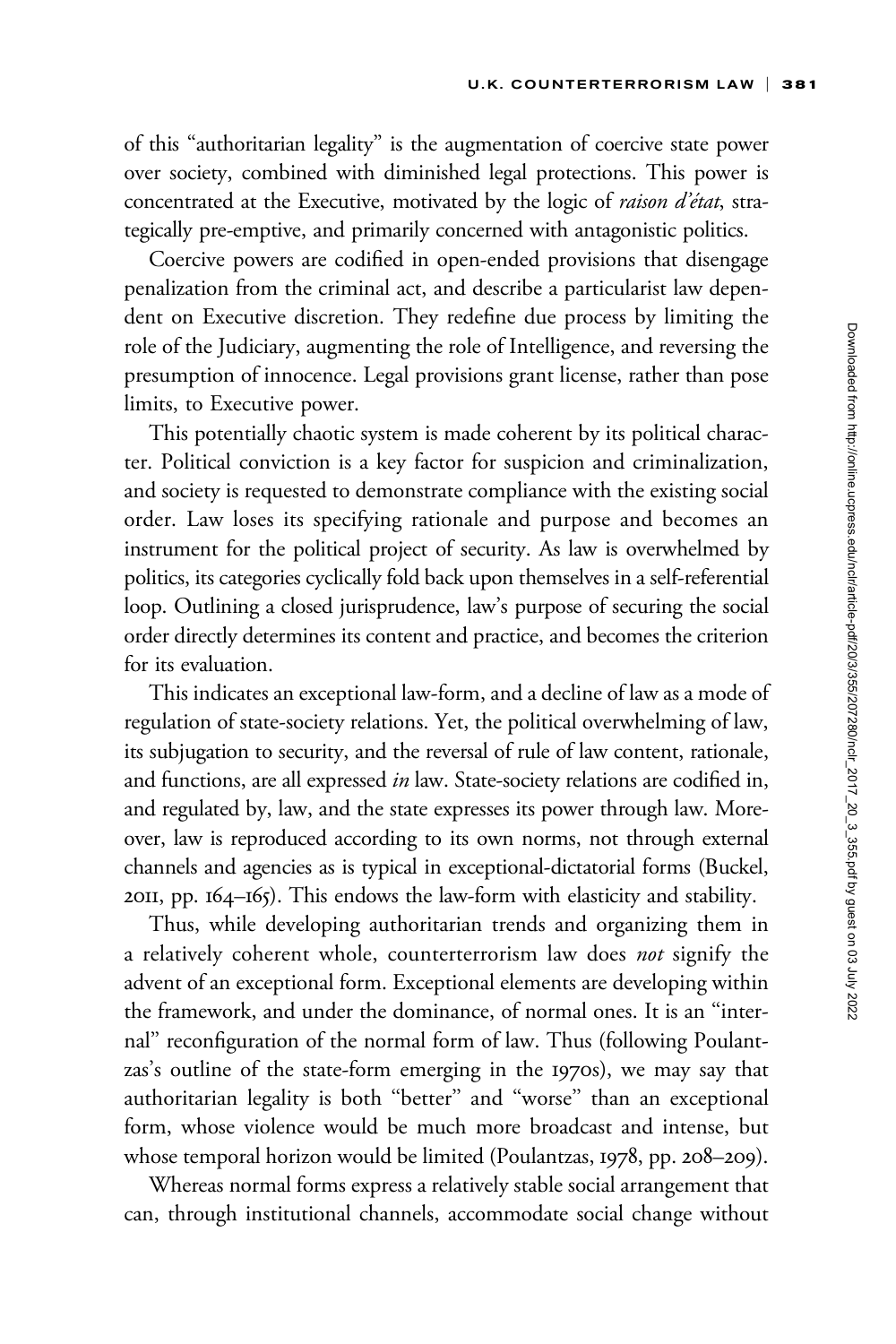risking collapse, compared with exceptional forms, which signify forceful state action when existing institutions cannot cope with social antagonism, authoritarian legality indicates a state that claims monopoly over (legitimate) politics and processes of social change, but does so through and within legal and constitutional arrangements. Authoritarian legality is a hardening of the rule of law framework that enables the state to pre-empt political crisis without breaking the legal-constitutional cast (Boukalas, 2015; Jessop, 2016, pp. 222–236).

Finally, authoritarian legality realigns the constitutive elements of modern juridical forms, favoring the project of mastery upon society over that of social emancipation. The principles of individual autonomy and freedom retreat, and criminal law is defined primarily as security, as defense of the social order.

# VI. AUTHORITARIAN LEGALITY BEYOND THE UNITED KINGDOM

Although this account of authoritarian legality is drawn exclusively from U.K. legislation, it could apply to counterterrorism law beyond the United Kingdom. This is evident when it is compared, in abstract, to established critical accounts of counterterrorism law that were mainly developed with reference to the United States. First among them is the *permanent state of* exception thesis, which sees counterterrorism law as a revelation of the true nature of power that reduces law to sovereign force (Agamben, 2005). This account is triggered by a singular feature of U.S. counterterrorism law: the treatment of enemy combatants. It focuses exclusively on legal logic, ignoring legal content and institutional arrangements. Moreover, whereas authoritarian legality sees law as a social relation and is concerned with its present configuration, the state of exception thesis is concerned with accounting for the trans-historical structure of power (Agamben, 1998, 2005), and treats counterterrorism law as evidence thereof. Finally, whereas the permanent exception thesis attributes jurisprudential supremacy to the exception (thus rendering itself a jurisprudential impossibility), authoritarian legality also stresses the continuing importance of normal elements in the configuration of the legal field.

A second, more exegetic than critical, account of counterterrorism law across several countries is that of *militant democracy*, which sees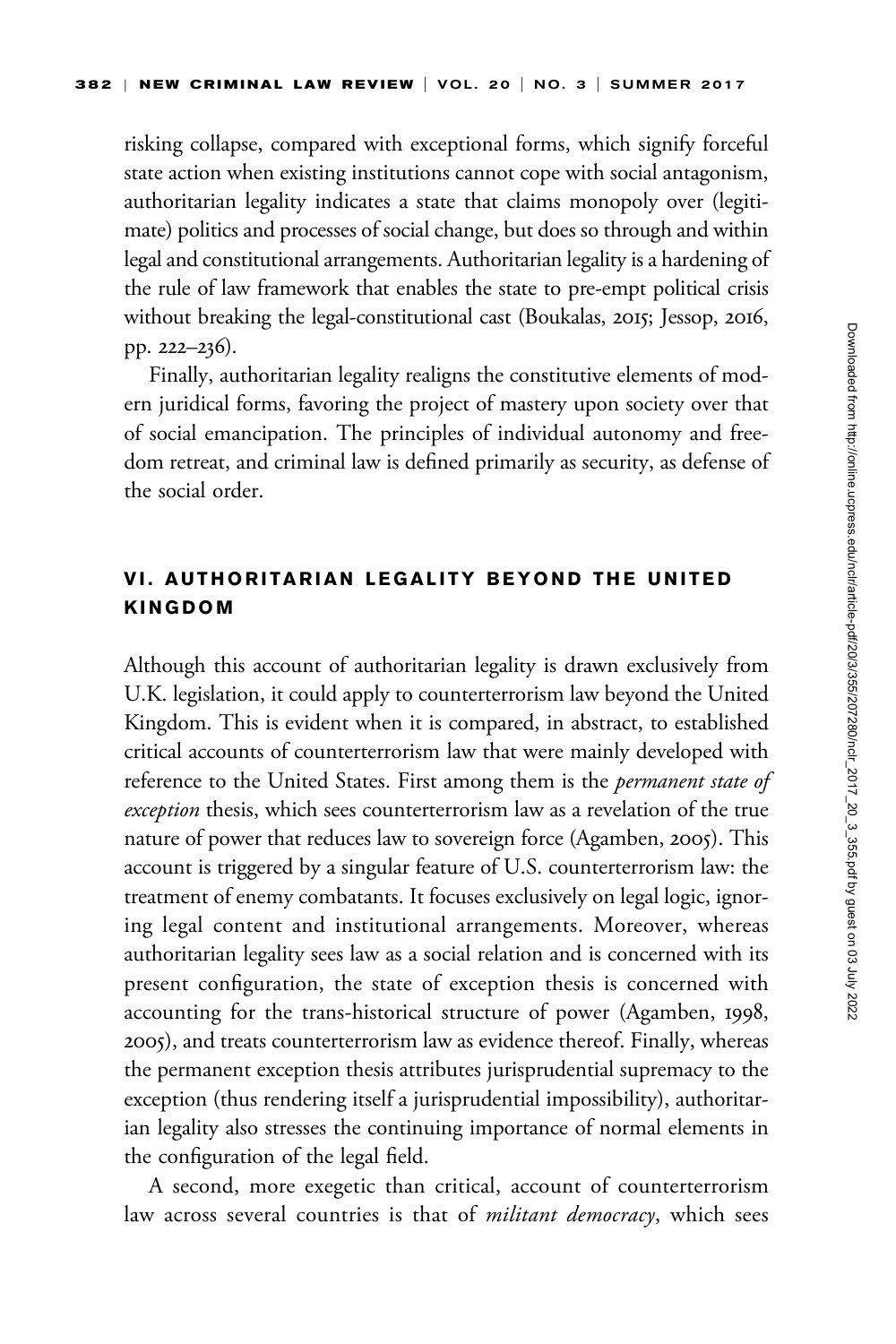counterterrorism law as the temporary suspension of specific constitutional rights by democracies under duress (Loewenstein, 1937; Sajó, 2004). It sees counterterrorism law as a narrow, temporal shift in legal content and ignores its implications for the logic or institutionality of law. Thus, despite its invocation of democracy, it does not raise the political question underpinning counterterrorism law. Regardless of the infringements of their constitutions, the (Western) countries under consideration are always, self-evidently, democratic and liberal. By contrast, in addressing not only the content, but also the logic and institutionality of law, authoritarian legality allows space for the political question regarding the nature of the polity that produces and employs such law. Finally, their constitutional framing prevents militant democracy accounts from correctly reading the legal content they focus on. More than a partial, temporary suspension of specific democratic rights, counterterrorism law signifies their (permanent) conditionality and amorphy.

More advanced jurisprudentially, but also confined in the constitutional framework, are extra-legality accounts, concerned with the sidestepping by the Executive of legal restrictions through invocation of emergency powers (Gross, 2003; Roach, 2011, pp. 198–235). Although they provide powerful critical assessments of counterterrorism law, they are systematically selective regarding the content they examine. Thus, they consider legislatively enacted powers as unproblematic—including the FISA amendments that permit U.S. Intelligence to monitor the entirety of the citizenry's social interactions, and the entire U.K. counterterrorism edifice (Roach, 2011, pp. 175–198, 238–239, 306–308). Whereas extra-legality can be a feature of authoritarian legality, the latter is a broader concept, able to account for situations where exceptional powers do not enter the legal framework qua exceptional, but are codified in normal statutes. In this sense, the account of counter-law, comprising both extra-legal measures and legal ones that reverse rule of law principles (Ericson, 2007), is closer to authoritarian legality. Yet, while the counter-law approach successfully addresses the content of law, it fails to appreciate that it does not constitute merely an infringement of certain principles, but their displacement by a different motivating logic. It thus offers a powerful critique of counterterrorism law, but does not fully appreciate its character.

Not only the theory, but also the actuality of U.S. counterterrorism law indicates the relevance of authoritarian legality. Key legal trends and the deeper shifts in legal logic that inform the account of authoritarian legality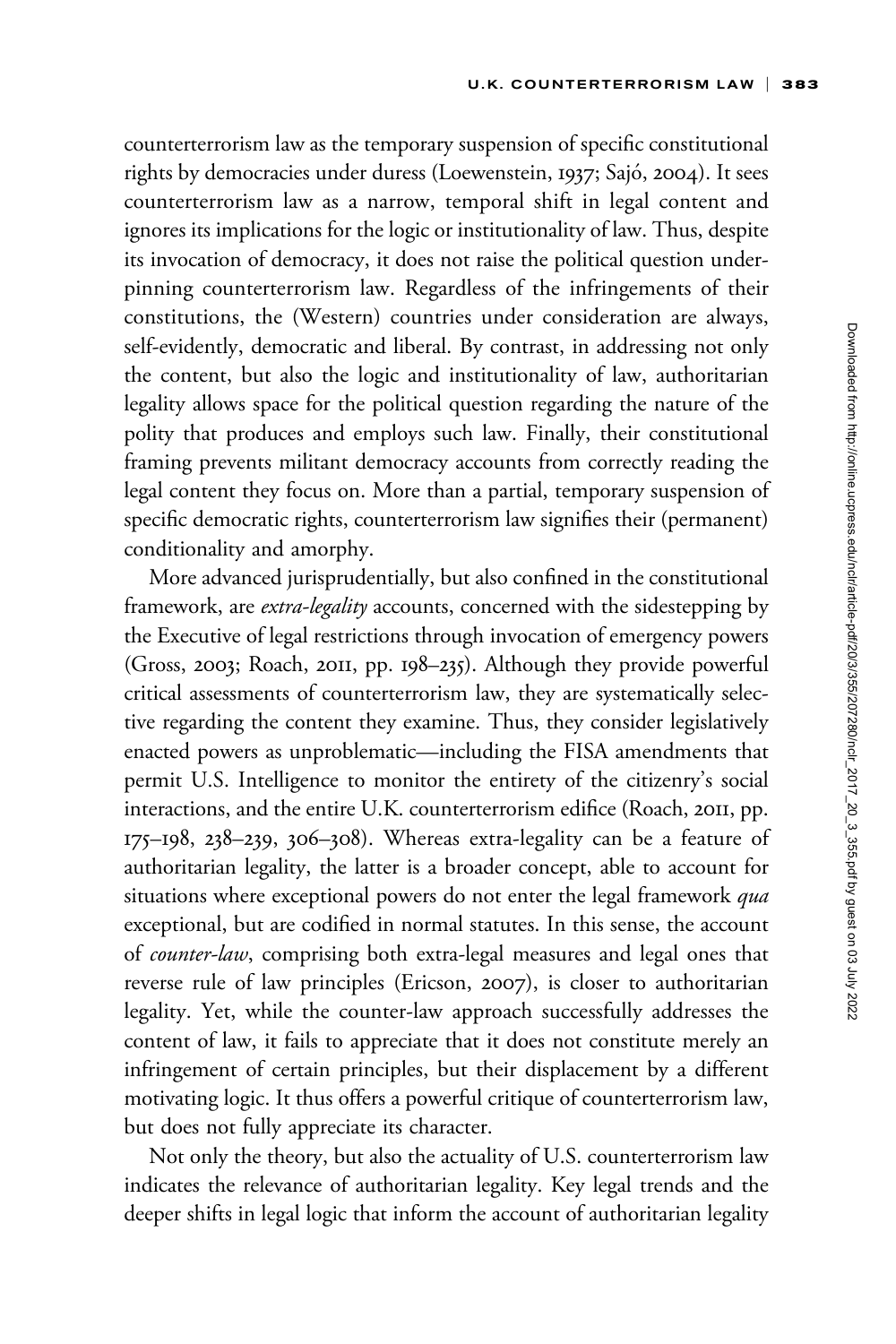are present in U.S. counterterrorism law: undermining of legal certainty, expansion of the scope of penalization, disruption of due process, development of parallel penal regimes, increased Executive control over justice processes, instrumentalization of law to the service of security, preemption, disruption of autonomy, recasting of legal subjectivities as threatening, and overt politicization of legal meaning, objectives, and targets—they are all present in U.S. as well as U.K. counterterrorism law. So is the overall tendency of authoritarian legality: augmentation of state power over society, combined with decline of legal protections.

Crucially, in the United Kingdom, the authoritarian realignment of the rule of law is effectuated through arrangements that maintain their constitutional shape. In this respect, the United States is more problematic, as Commander in Chief powers are a considerable part of the counterterrorism arsenal, indicating the partial relapse to decisionism captured by extralegality approaches. Yet, rather than openly antagonizing the constitution, the Executive sought to constitutionally justify even its most extreme powers. Like the United Kingdom, the United States did not rupture its juridico-political institutions, but reconfigured them to accommodate an expansion of state power over society.

Thus, via different routes, the United Kingdom and the United States arrive at the same destination: a law-form that systematically develops authoritarian elements within the institutional framework of the rule of law. Crucially, over the last eight years, the United States is gradually shredding its most extra-legal powers (e.g., license to torture), or reigning them in the constitutional framework (e.g., enemy combatants) (Boukalas, 2014, pp. 102–116; Greenberg, 2016, pp. 173–262). As U.S. counterterrorism law becomes normalized, authoritarian legality provides a suitable framework for critically assessing it, for it underlines the possibility that even fully constitutional powers may be hollowing out the rule of law.

### CONCLUSION

This article has outlined a new perspective for the analysis of counterterrorism law. It consists, on the one hand, in deciphering the general line of force (the "trends") into which the multitude of specific provisions combine, and on the other, in accounting for its implications in three registers: legal content, logic, and institutionality. The configuration and articulation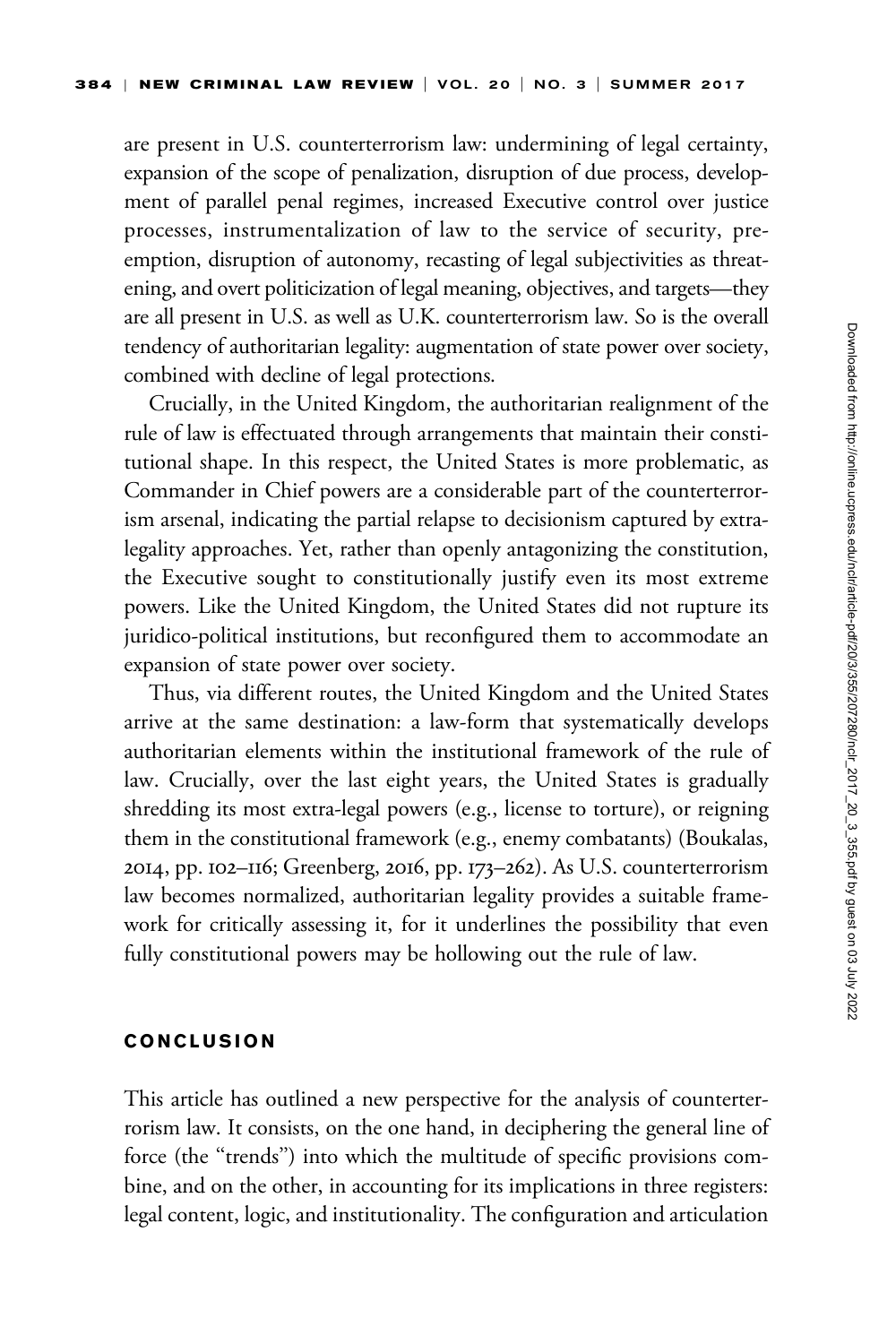of these three elements comprises the law-form, the integrity (or internal unity) of law in a specific socio-historical conjuncture. In turn, the configuration of the law-form affects the dynamic between authoritarian and democratic tendencies that marks modern law. The discussion of U.K. counterterrorism legislation in this framework permits an accounting of it in its totality and an appreciation of the breadth and depth of its implications. While focused on U.K. counterterrorism law, this analytical framework could be employed to produce comprehensive analysis of counterterrorism law in other jurisdictions.

With regard to U.K. counterterrorism law, the article finds that it constitutes an augmentation of coercive state power over society, and concentrates this power at the Executive. This is not effectuated by infringement of legal rights, nor by imposing draconian punishments, but through a wholesale deregulation of criminal law. The latter is driven by the strategic turn to pre-emption (which also upgrades the role of Intelligence in legal processes, including the production of law) and is designed to directly and primarily target political conviction. These trends describe legal content that infringes core rule of law principles; they outline a logic of raison  $d\acute{e}tat$  that treats law as an instrument for pursuing security, but also emanate from, and are applied by, an institutional assemblage that is constitutional and compliant with the rule of law. On the face of this paradox, the article suggests that counterterrorism law signals a reconfiguration of the law-form that keeps the institutional shape of the rule of law intact, but allows the systematic growth of authoritarian content and logic within its frame. It captures this reconfiguration of the law-form in the term *author*itarian legality.

Finally, the article argues that the notion of authoritarian legality could be relevant to the analysis of counterterrorism law beyond the United Kingdom. It does so by briefly comparing authoritarian legality to established accounts of counterterrorism law—accounts that were mainly developed in relation to the United States. In every case, authoritarian legality is seen as a more comprehensive account, one that permits examination of "more" law in more registers, providing thus a deeper understanding of its character and effects. Further, the article addresses the current stage of U.S. counterterrorism law, marked by its "normalization," its gradual inscription in the constitutional framework. Here, authoritarian legality is ideally suited to account for the development of authoritarian elements within an institutional environment aligned with the constitution and the rule of law.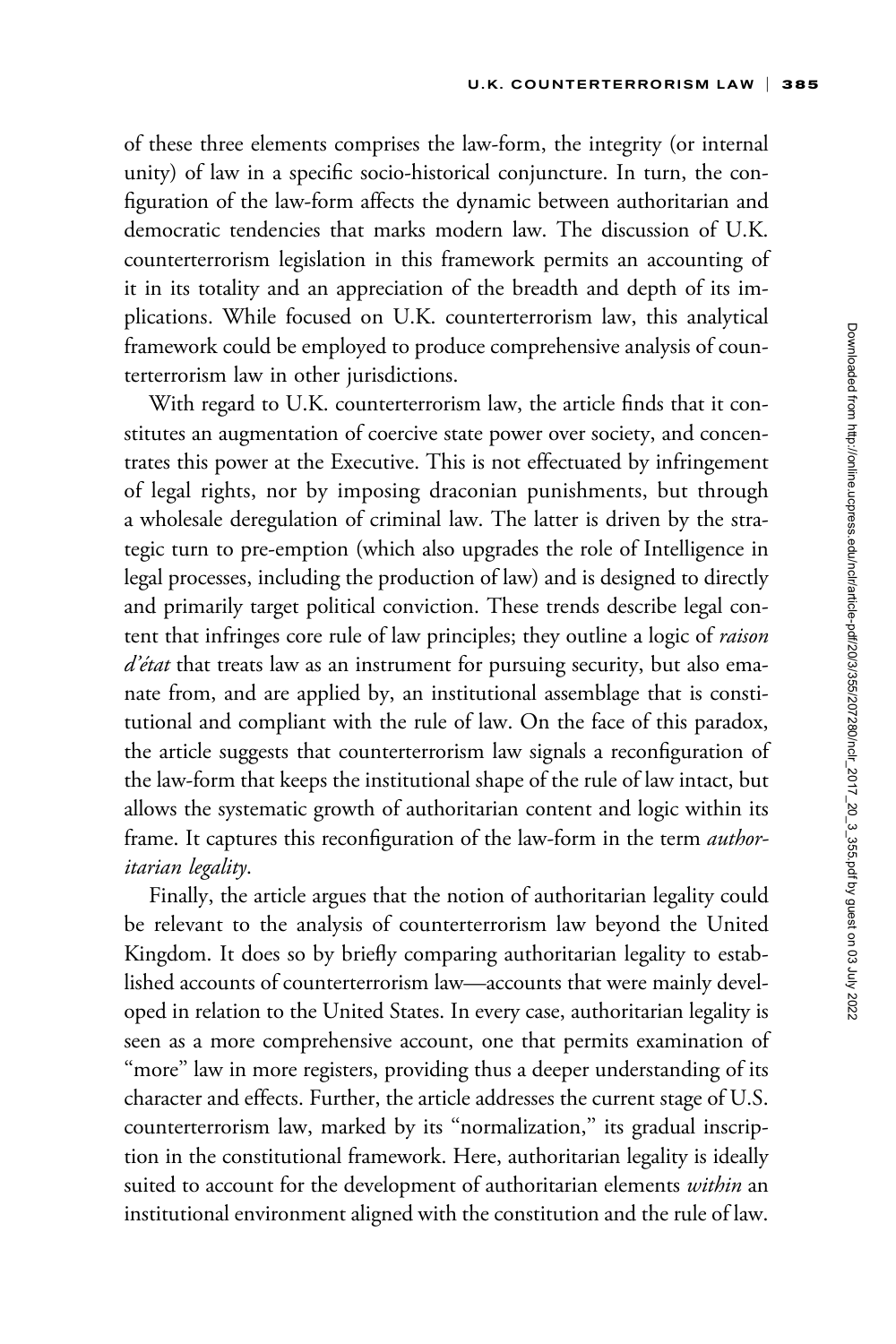It also admonishes that even its full constitutionalization does not guarantee that counterterrorism law has lost its authoritarian character.

Authoritarian legality merges the rule of law and raison d'état. The former becomes the framework for the development of the latter. If counterterrorism jurisprudence realigns the law-form, it does not thereby create an exceptional law-form, but, precisely, one that has no need for ''exceptions.'' Here, illegality, in the shape of arbitrary state force, becomes the content of law, and *raison d'état* becomes the animating principle of the rule of law. If the rule of law is a juridico-political aspiration to reconcile freedom with order, the former has become conditional to the demands of the latter—and is therefore eclipsed.

#### **REFERENCES**

- Ackerman, B. (2006). Before the Next Attack. New Haven, CT: Yale University Press.
- Agamben, G. (1998). Homo Sacer: Sovereign Power and Bare Life. Stanford, CA: Stanford University Press.
- Agamben, G. (2005). State of Exception. Chicago: University of Chicago Press.
- Anderson, D. (2011, July). Report on the operation in 2010 of the Terrorism Act 2000 and of Part 1 of the Terrorism Act 2006. Independent Reviewer of Terrorism Legislation Report. London: HM's Stationary Office.
- Anderson, D. (2013, July). The Terrorism Acts in 2012. Independent Reviewer of Terrorism Legislation Report. London: HM's Stationary Office.
- Anderson, D. (2014a, March). Terrorism Prevention and Investigation Measures in 2013. Independent Reviewer of Terrorism Legislation Report. London: HM's Stationary Office.
- Anderson, D. (2014b, July). The Terrorism Acts in 2013. Independent Reviewer of Terrorism Legislation Report. London: HM's Stationary Office.
- Anderson, D. (2015, June). A question of trust—Report of the investigatory powers review. Independent Reviewer of Terrorism Legislation Report. London: HM's Stationary Office.
- Aradau, C., & van Munster, R. (2008). Taming the future: The dispositive of risk in the war on terror. In L. Amoore L & M. de Goede (Eds.), Risk and the War on Terror (pp. 23–41). Abington: Routledge.
- Ashworth, A. (2009). Criminal law, human rights, and preventative justice. In B. McShery, A. Norris, & S. Bronitt (Eds.), Regulating Deviance (pp. 87-108). Oxford: Hart.
- Ashworth, A., & Horder, J. (2013). Principles of Criminal Law. Oxford: Oxford University Press.
- Ashworth, A., & Zedner, L. (2015). Preventive Justice. Oxford: Oxford University Press.
- Barendt, E. (2009). Incitement to, and glorification of, terrorism. In I. Hare & J. Weinstein (Eds.), Extreme speech and democracy (pp. 445-462). Oxford: Oxford University Press.
- Bobbio, N. (1996). The Age of Rights. Cambridge: Polity.
- Boukalas, C. (2012). Government by experts: Counterterrorism intelligence and democratic retreat. Critical Studies on Terrorism, 5(2): 277-296.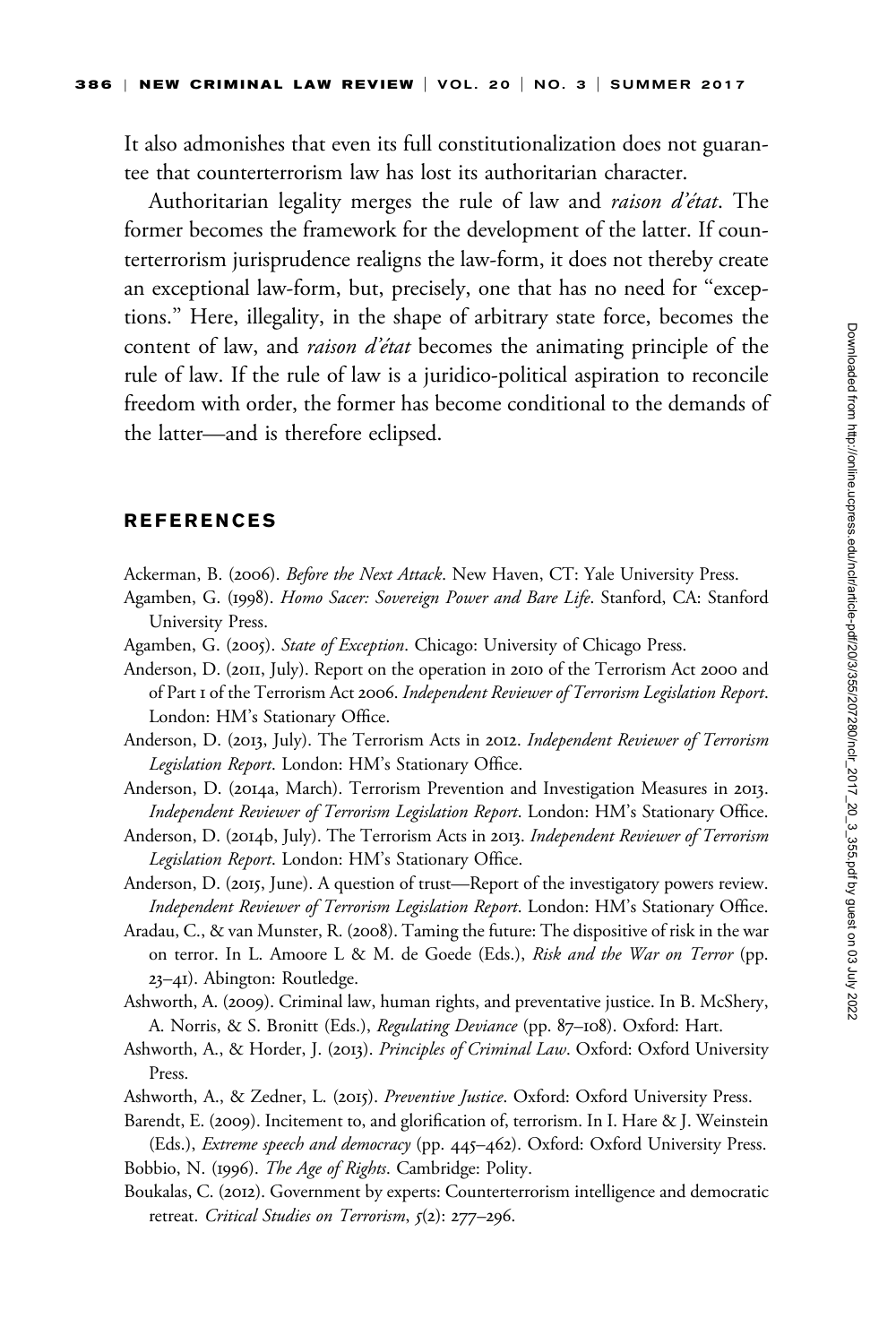Boukalas, C. (2014). Homeland Security, its Law and its State. Abington: Routledge.

- Boukalas, C. (2015). Class war on terror: Counterterrorism, accumulation, crisis. Critical Studies on Terrorism, 8(1): 55-71.
- Bourdieu, P. (2015). On the State. Cambridge: Polity.
- Brants, C., & Field, S. (2000). Legal cultures, political cultures, and procedural traditions: Towards a comparative interpretation of covert and proactive policing in England and Wales and the Netherlands. In D. Nelken (Ed.), Contrasts in Criminal Justice (pp. 77–115). Aldershot: Dartmouth.
- Buckel, S. (2011). The juridical condensation of relations of forces: Nicos Poulantzas and law. In A. Gallas, L. Bretthauer, J. Kannqnkulam, & I. Stützle (Eds.), Reading Poulantzas (pp. 154–169). Pontypool: Merlin.
- Castoriadis, C. (1997). The World in Fragments. Stanford, CA: Stanford University Press.
- Castoriadis, C. (2007). Figures of the Thinkable. Stanford, CA: Stanford University Press.
- Castoriadis, C. (2015). A Discussion about the Social Imaginary with Italian Anarchists. Athens: Eleutheriaki Koultoura (in Greek).
- Cole, D., & Lobel, J. (2007). Less safe, Less Free. New York: New Press.
- Cram, I. (2009). Terror and the war on dissent. London: Springer.
- Cutler, C. (1995). Global capitalism and liberal myths: Dispute settlement in private international trade law. Millennium: Journal of International Studies, 24, 384.
- Cutler, C. (2003). Private Power and Global Authority. Cambridge: Cambridge University Press.
- Dezalay, Y., & Garth, B. (1996). Dealing in Virtue: International Commercial Arbitration and the Construction of a Transnational Legal Order. Chicago: University of Chicago Press.
- Donkin, S. (2014). Preventing Terrorism and Controlling Risk—A Comparative Analysis of Control Orders in the UK and Australia. London: Springer.
- Dennis, I. (2012). Security, risk, and preventive orders. In G. R. Sullivan & E. Dennis (Eds.), Seeking Security (pp. 169–192). Oxford: Hart.
- Donohue, L. (2008). The Cost of Counterterrorism. Cambridge: Cambridge University Press.

Ericson, R. V. (2007). Crime in an Insecure World. Cambridge: Polity.

- Fine, B. (1984). *Democracy and the Rule of Law*. Caldwell, NJ: Blackburn Press.
- Fenwick, H. & Phillipson, G. (2009). UK counterterrorism law post 9/11: Initial acceptance of extraordinary measures and the partial return to human rights norms. In V. Ramaj, M. Hor, & K. Roach (Eds.), *Global Anti-terrorism Law and Policy* (pp. 481-513). Cambridge: Cambridge University Press.
- Foucault, M. (2008). The Birth of Biopolitics. Basingstoke: Palgrave Macmillan.
- Greenberg, K. (2016). Rogue Justice. New York: Crown.
- Gross, O. (2003). Chaos and rules: Should responses to violent crises always be constitutional? Yale Law Journal, 112, 1011-1134.
- Hickman, T. (2013, June II). Turning out the lights? The Justice and Security Act 2013. UK Const. L. Blog [Web log post]. Retrieved from [http://ukconstitutionallaw.org/](http://ukconstitutionallaw.org/2013/06/11/tom-hickman-turning-out-the-lights-the-justice-and-security-act-2013/)2013/06/ 11[/tom-hickman-turning-out-the-lights-the-justice-and-security-act-](http://ukconstitutionallaw.org/2013/06/11/tom-hickman-turning-out-the-lights-the-justice-and-security-act-2013/)2013/
- Hirsch, J. (1978). The state apparatus and social reproduction. In I. Holloway & S. Piccioto (Eds.), State and Capital (pp. 57–107). London: Arnold.
- Jakobs, G. (2000). Guilt and Prevention. Athens: Sakkoulas (in Greek).
- Jakobs, G. (2003). Derecho Penal del Enemigo. Madrid: Civitas (in Spanish).
- Jakobs, G. (2011). Coercion and Personhood in Law. Athens: Eurasia (in Greek).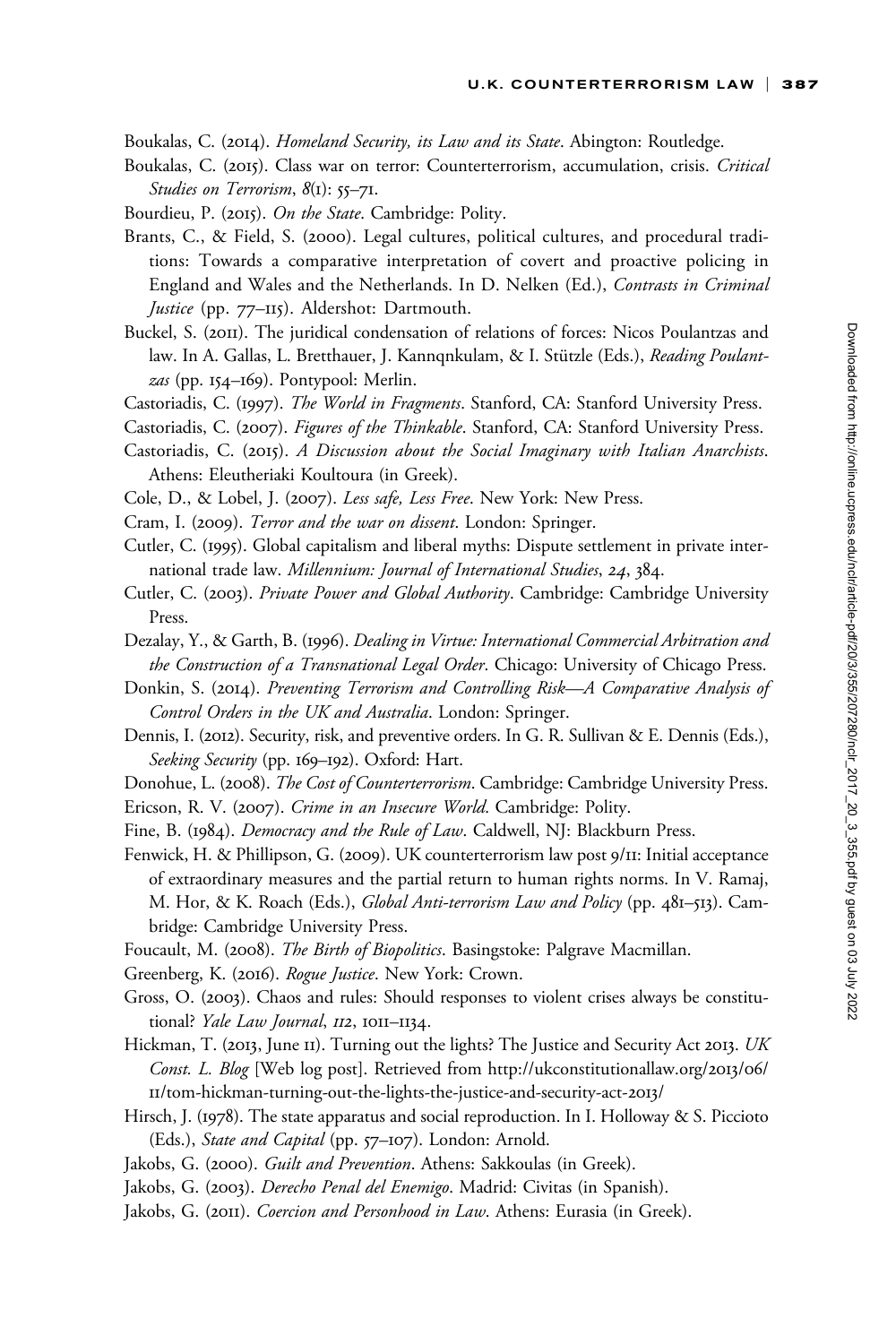#### 388 | NEW CRIMINAL LAW REVIEW | VOL. 20 | NO. 3 | SUMMER 2017

- Janus, E. (2004). The preventive state, terrorists and sexual predators: Countering the threat of a new outsider jurisprudence. Criminal Law Bulletin, 40, 576.
- Jessop, B. (2016). The State: Past, Present, Future. Cambridge: Polity.
- Kelsen, H. (1929). Wesen und Wert der Demokratie. Tübingen: J.C.B. Mohr (in German).
- Kirchheimer, O. (1940). Criminal law in national socialist Germany. In W. E. Sheuerman (Ed.), The rule of law under siege (pp. 172–191). Berkeley: University of California Press (1996).
- Krasmann, S. (2007). The enemy on the border—Critique of a programme in favour of a preventive state. Punishment and Society, 9(3), 301-318.
- Lacey, N. (1998). Philosophy, history and criminal law theory. Buffalo Criminal Law Review,  $I(2)$ , 295.
- Lacey, N. (2016). In Search of Criminal Responsibility. Oxford: Oxford University Press.
- Lavi, S. (2010). Punishment and the revocation of citizenship in the United Kingdom, United States and Israel. New Criminal Law Review, 13(2), 404-426.
- Loewenstein, K. (1937). Militant democracy and fundamental rights (I, II). American Political Science Review, 31(3), 417–432; 31(4), 638–658.
- Loughlin, M. (2010). Foundations of Public Law. Oxford: Oxford University Press.
- Lyon, D. (2003). Surveillance after September II. Cambridge: Polity.
- Macken, C. (2011). Counterterrorism and the Detention of Suspected Terrorists. Abington: Routledge.
- Marx, K. (1867/1990). Capital, Vol.1. London: Penguin.
- Massumi, B. (2015). Ontopower. Durham, NC: Duke University Press.
- McCulloch, J., & Carlton, B. (2006). Preempting justice: Suppression of financing of terrorism and the "war on terror." Current Issues in Criminal Justice, 17(3), 397-412.
- McCulloch, J., & Pickering, S. (2009). Pre-crime and counterterrorism—Imagining future crime in the war of terror. British Journal of Criminology,  $49(5)$ , 628–645.
- McCulloch, J., & Pickering, S. (2010). Counter-terrorism: The law and policing of preemption. In N. McGarrity, A. Lynch, & G. Williams (Eds.), Counterterrorism and Beyond—The Culture of Law and Justice after 9/11 (pp. 13-29). Abington: Routledge.
- McSherry, B. (2009). Expanding the boundaries of inchoate crimes: The growing reliance of preparatory offences. In B. McShery, A. Norris, & S. Bronitt (Eds.), Regulating Deviance (pp. 141–164). Oxford: Hart.
- McGarrity, N., & Williams, G. (2010). When extra-ordinary measures become normal: Pre-emption in counterterrorism and other laws. In N. McGarrity, A. Lynch, & G. Williams (Eds.), Counterterrorism and Beyond—The Culture of Law and Justice after 9/11 (pp. 131–149). Abington: Routledge.
- Neumann, F. (1936/1986). The Rule of Law: Political Theory and the Legal System in Modern Society. Leamington Spa: Berg.
- Neumann, F. (1937). The change in the function of law in modern society. In W. E. Scheuerman (Ed.), *The Rule of Law under Siege* (pp. 195–230). Berkeley: University of California Press (1996).
- Norrie, A. (2001). *Crime, Reason and History*. Cambridge: Cambridge University Press.
- Norrie, A. (2009). Citizenship, authoritarianism, and the changing shape of the criminal law. In B. McShery, A. Norris, & S. Bronitt (Eds.), Regulating Deviance (pp. 13-34). Oxford: Hart.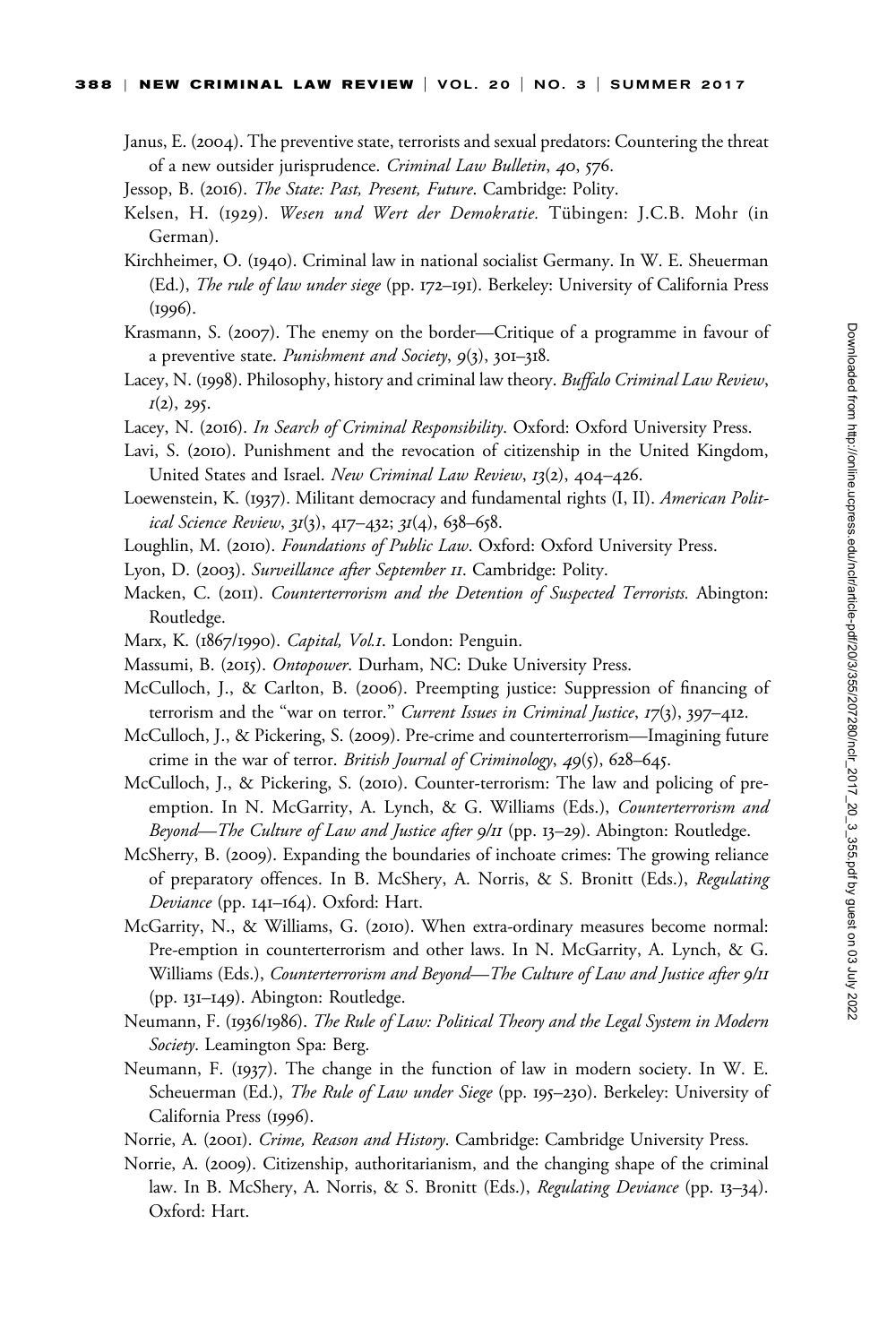- Ohana, D. (2010). Trust, distrust and reassurance: Diversion and preventive orders through the prism of Feindstrafrecht. Modern Law Review, 73(5), 721–551.
- Pashukanis, E. (1929/1989). Law and Marxism-A General Theory. London: Pluto.
- Poulantzas, N. (1968). Political Power and Social Classes. London: NLB.
- Poulantzas, N. (1974). Fascism and Dictatorship. London: NLB.
- Poulantzas, N. (1976). The Crisis of Dictatorships. London: NLB.
- Poulantzas, N. (1978). State, Power, Socialism. London: NLB.
- Ramsay, P. (2009). The theory of vulnerable autonomy and the legitimacy of civil preventative orders. In B. McShery, A. Norris, & S. Bronitt (Eds.), Regulating Deviance (pp. 109–140). Oxford: Hart.
- Ratcliffe, J. (2008). *Intelligence-led Policing*. Cullompton: Willan.
- Roach, K. (2004). Anti-terrorism and militant democracy: Some western and eastern responses. In A. Sajó (Ed.), *Militant Democracy* (pp. 171–207). Utrecht: Eleven International.
- Roach, K. (2010). The eroding distinction between intelligence and evidence in terrorism investigations. In N. McGarrity, A. Lynch, & G. Williams (Eds.), Counterterrorism and Beyond—The Culture of Law and Justice after 9/11 (pp. 46–68). Abington: Routledge.
- Roach, K. (2011). The 9/11 Effect. Cambridge: Cambridge University Press.
- Rooney, C. (2014, February 12). Stateless terrorists: Citizenship in an age of risk. Border Criminologies [Web log post]. Retrieved from [http://bordercriminologies.law.ox.ac.uk/](http://bordercriminologies.law.ox.ac.uk/citizenship-in-an-age-of-risk/) [citizenship-in-an-age-of-risk/](http://bordercriminologies.law.ox.ac.uk/citizenship-in-an-age-of-risk/).
- Roxin, C. (2000). Politica Criminal y Sistema del Derecho Penal. Buenos Aires: Hammurabi (in Spanish).
- Sajó, A. (Ed). (2004). *Militant Democracy*. Utrecht: Eleven International.
- Sanguinetti, G. (1979). *Dell Terrorismo e dello Stato*. Private edition (English translation: On terrorism and the state). Retrieved from http://www.notbored.org/sanguinetti.html.

Santos, B. de Sousa. (2002). Toward a New Legal Common Sense. London: Butterworths.

- Saul, B. (2005). Attempts to define "terrorism" in international law. Netherlands International Law Review,  $52(i)$ ,  $57-83$ .
- Scheuerman, W. E. (1994). Between the Norm and the Exception-The Frankfurt School and the Rule of Law. Cambridge, MA.: MIT Press.
- Scheuerman, W. E. (1996). The Rule of Law Under Siege. Berkely: University of California Press.
- Scheuerman, W.E. (1999). Economic globalization and the rule of law. Constellations 6(1):  $3 - 25.$
- Scheuerman, W. (2001). Reflexive law and the challenges of globalisation. *Journal of Political* Philosophy,  $9(1)$ ,  $81-102$ .
- Schmitt, C. (2007). Theory of the Partisan. New York: Telos.
- Schmitt, C. (1921/2014). *Dictatorship*. Cambridge: Polity.
- Scott, R. (2004). The death of contract law. University of Toronto Law Journal,  $54(4)$ , 369–390.
- Shapiro, J. & Cohen, D. (2007). Colour bind: Lessons from the failed Homeland Security Advisory System. International Security, 32(2), 121-154.
- Smith, K. (2014). Modernity. In S. Adams (Ed.), Cornelius Castoriadis-Key Concepts (pp. 179–190). London: Bloomsbury.
- Stamatis, C. (2011). Critical Theory of Justice. Athens: Savalas (in Greek).